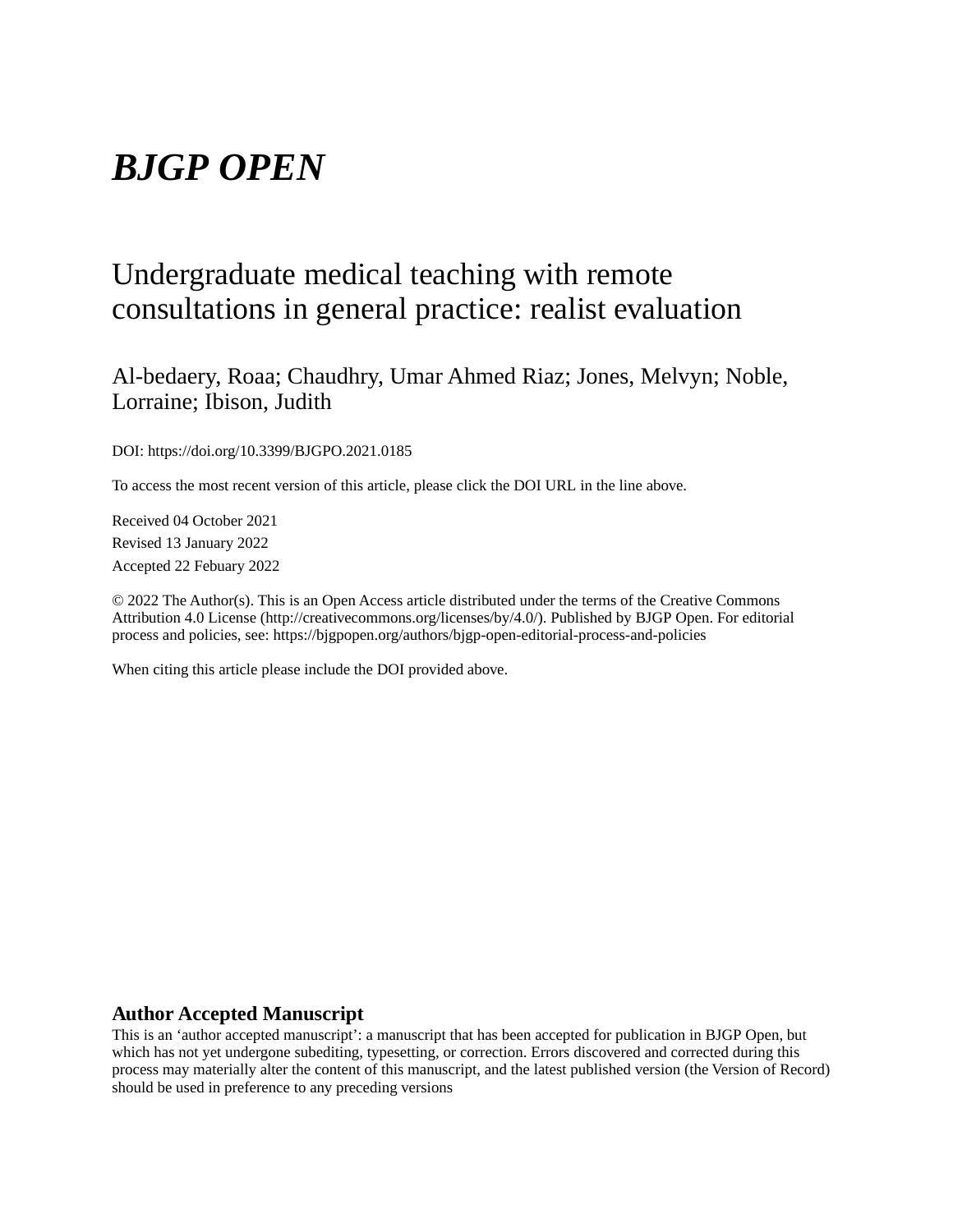#### **Undergraduate medical teaching with remote consultations in general practice: realist**

 $\prime$ 

**evaluation** 

#### **Authors**

SO

Roaa Al-bedaery, Umar Chaudhry, Melvyn Jones, Lorraine Noble, Judith Ibison

Dr Roaa Al-bedaery, MBBS MSc DRCOG, Academic Clinical Fellow, Institute of Medical & Biomedical Education, St George's, University of London, Cranmer Terrace, London, SW17 0RE

Dr Umar A R Chaudhry MBBS MSc BSc MRCGP FHEA, Clinical Teaching Fellow, Population Health Research Institute (PHRI), St George's University of London (SGUL), University of London, Cranmer Terrace, London, SW17 0RE

Dr Melvyn M Jones MB BS MSc MD FRCGP SFHEA FAcadMed, Head of Primary Care Teaching, Institute of Medical & Biomedical Education, St George's, University of London, Cranmer Terrace, London, SW17 0RE

Professor Lorraine Noble , BSc, MPhil, PhD, Dip Clin Psychol, Professor of Clinical Communication, UCL Medical School, Royal Free Hospital, Rowland Hill Street, London, NW3 2PF, UK.

Dr Judith Ibison MBBS MSc MA MRCGP SFHEA, Reader in Primary Care, Institute of Medical & Biomedical Education, St George's, University of London, Cranmer Terrace, London, SW17 0RE

**Corresponding author:** Dr Roaa Al-bedaery, rel-beda@sgul.ac.uk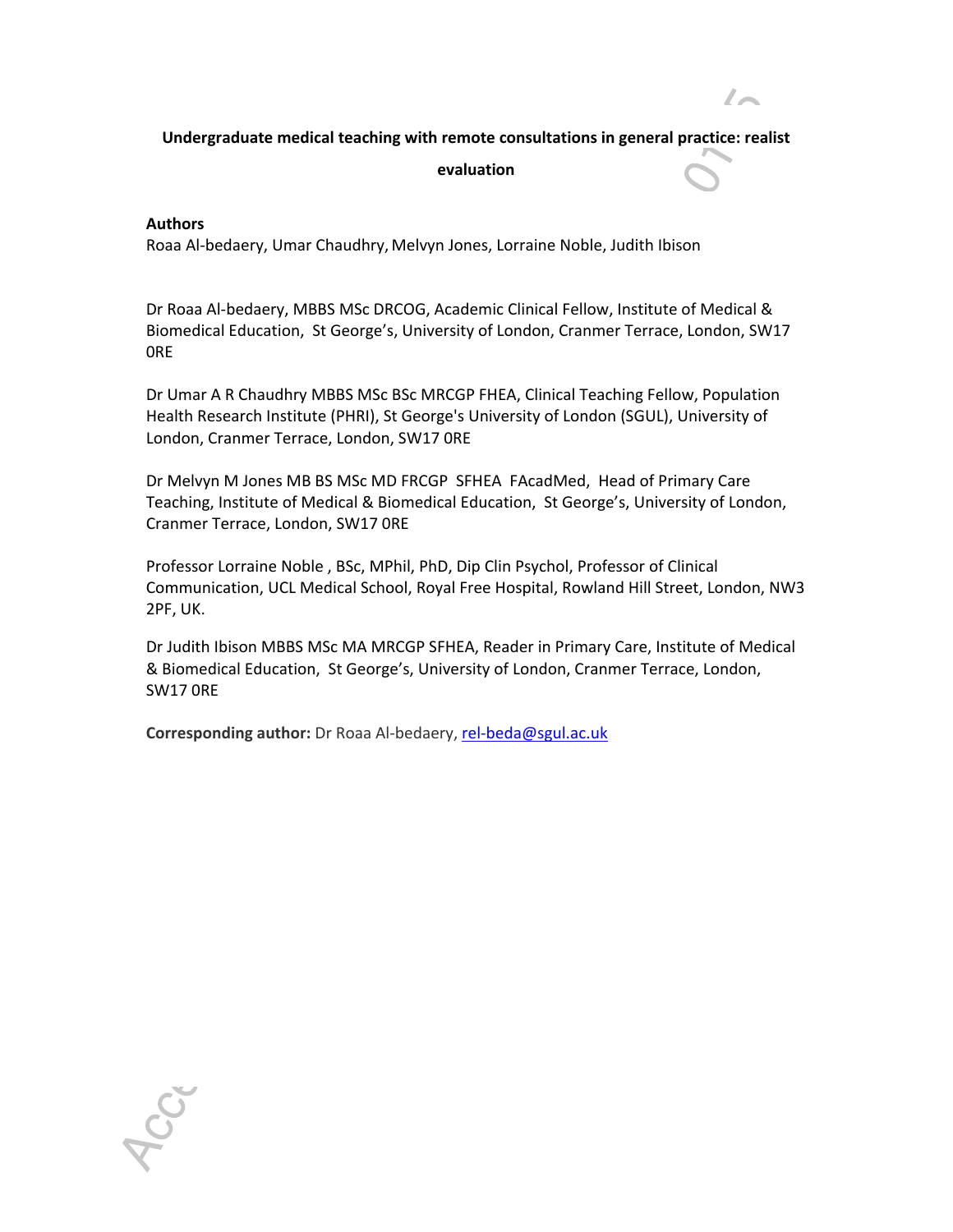#### **Undergraduate medical teaching with remote consultations in general practice: realist**

#### **evaluation**

#### **Abstract**

#### **Background**

As a result of Covid-19, students in primary care now experience patient consultations predominantly remotely, with supervisors historically educating students in face-to-face contexts. There is a paucity of evidence regarding the facilitators and barriers to supervising students for excellent educational impact in the remote consultation environment.

#### **Aim**

To understand the facilitators and barriers to educating medical students using remote consultations in primary care, and the consequences for students in educational impact.

#### **Design & setting**

A realist evaluation methodology was adopted to identify causal chains of contexts, mechanisms, and outcomes describing how the teaching and learning functioned on a sample of medical students, and GP tutors from two UK medical schools.

#### **Method**

An *initial programme theory* developed from the literature and a scoping exercise informed the data collection tools. We collected qualitative data through online questionnaires (49 students, 19 tutors) and/or a semi-structured interview (8 students, 2 tutors). The data was coded to generate *context-mechanisms-outcome* configurations outlining how the teaching and learning operated.

#### **Results**

The results demonstrated a sequential style of supervision can positively impact student engagement and confidence and highlighted a need to address student preparation for remote patient examinations. Students found passive observation of remote patient encounters disengaging, and in addition, reported isolation which impacted negatively on their experiences and perceptions of primary care.

#### **Conclusion**

Student and tutor experiences may improve through considering the supervision style adopted by tutors and interventions to reduce student isolation and disengagement when using remote patient consultations in primary care.

#### **Keywords**

Medical education, GP, Remote consultation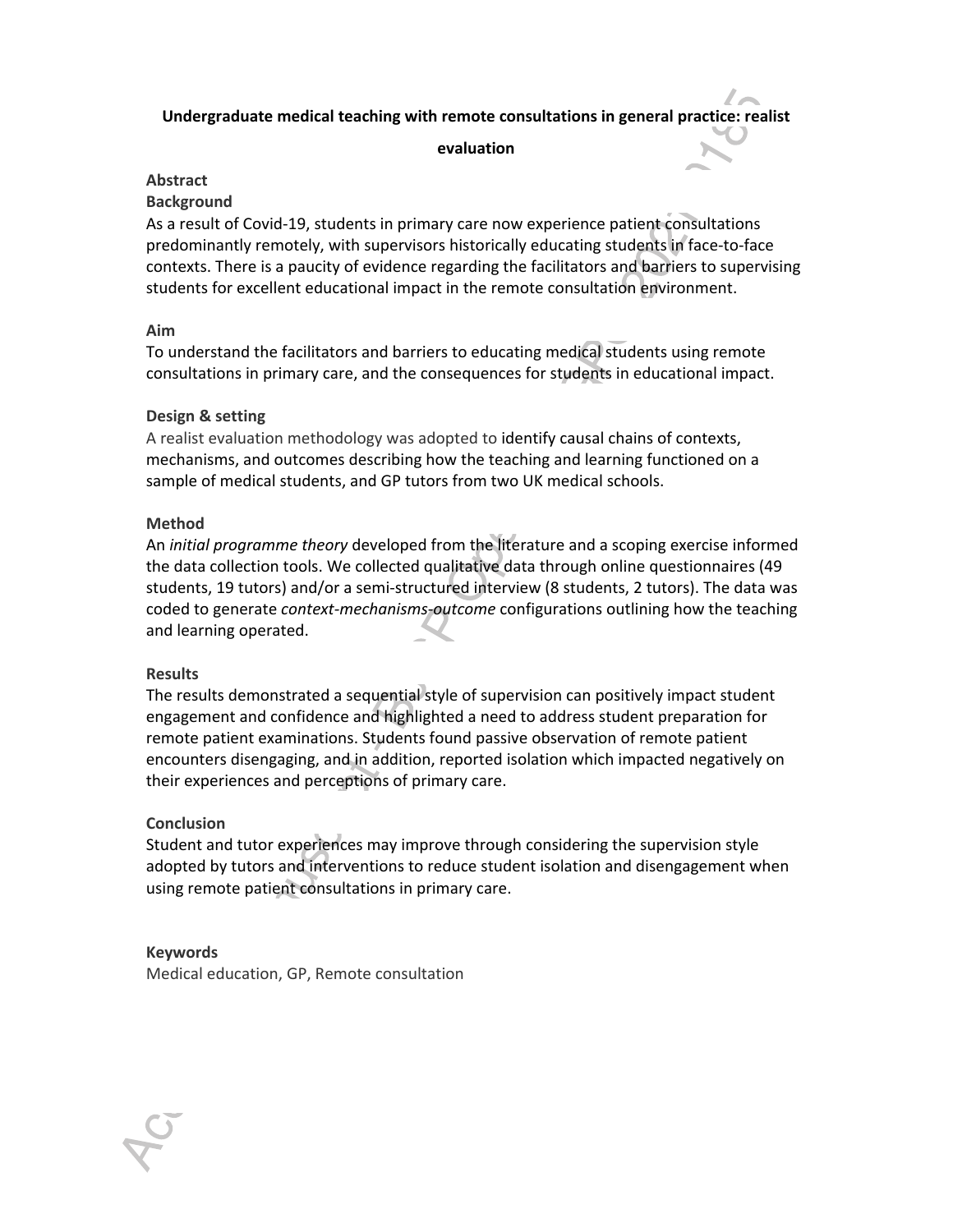#### **How this fits in**

Remote consultations are increasingly used to teach medical students, but little is known about the facilitators and barriers to teaching and learning over this platform. This project explores the experiences of GP tutors and medical students with using remote consulting for undergraduate medical education during the Covid-19 pandemic, and highlights areas for improvement including supervision style, student engagement and reducing student isolation.

#### **Introduction**

The Covid-19 pandemic led to a surge in the use of remote consultations in primary care.<sup>1</sup> This was followed by fast-tracked publications and guidance on how best to conduct these consultations, $2-4$  in what is described as the fastest and most widespread innovation the National Health Service has experienced.<sup>5</sup> This reduced the learning experiences of medical students with physically present patients, $6$  interrupting conventional methods of undergraduate teaching within primary care.

Whilst the practicalities of remote consultations on the physician and patient experience has been evaluated, <sup>7–9</sup> and are largely accepted, little is known about its value for medical student learning. Students have reported concerns with the reduced clinical exposure and variety of clinical experiences, <sup>6,10</sup> as well as the impact this had on their skill acquisition and confidence. Therefore, the main research question is: what are the facilitators and barriers to GP tutors and medical students teaching and learning with remote consultations (telephone and video) in primary care? This realist evaluation aims to explain what works, for whom, in what circumstances and why, and is used here to describe the contextual drivers and inhibitors of student and tutor outcomes.

#### **Method**

The realist evaluation utilises its explanatory power to understand why different outcomes occur, <sup>11</sup> considering features of the learning environment ('contexts'), how participants respond to these ('mechanisms') and what the consequences were in terms of the success of the learning activity ('outcomes').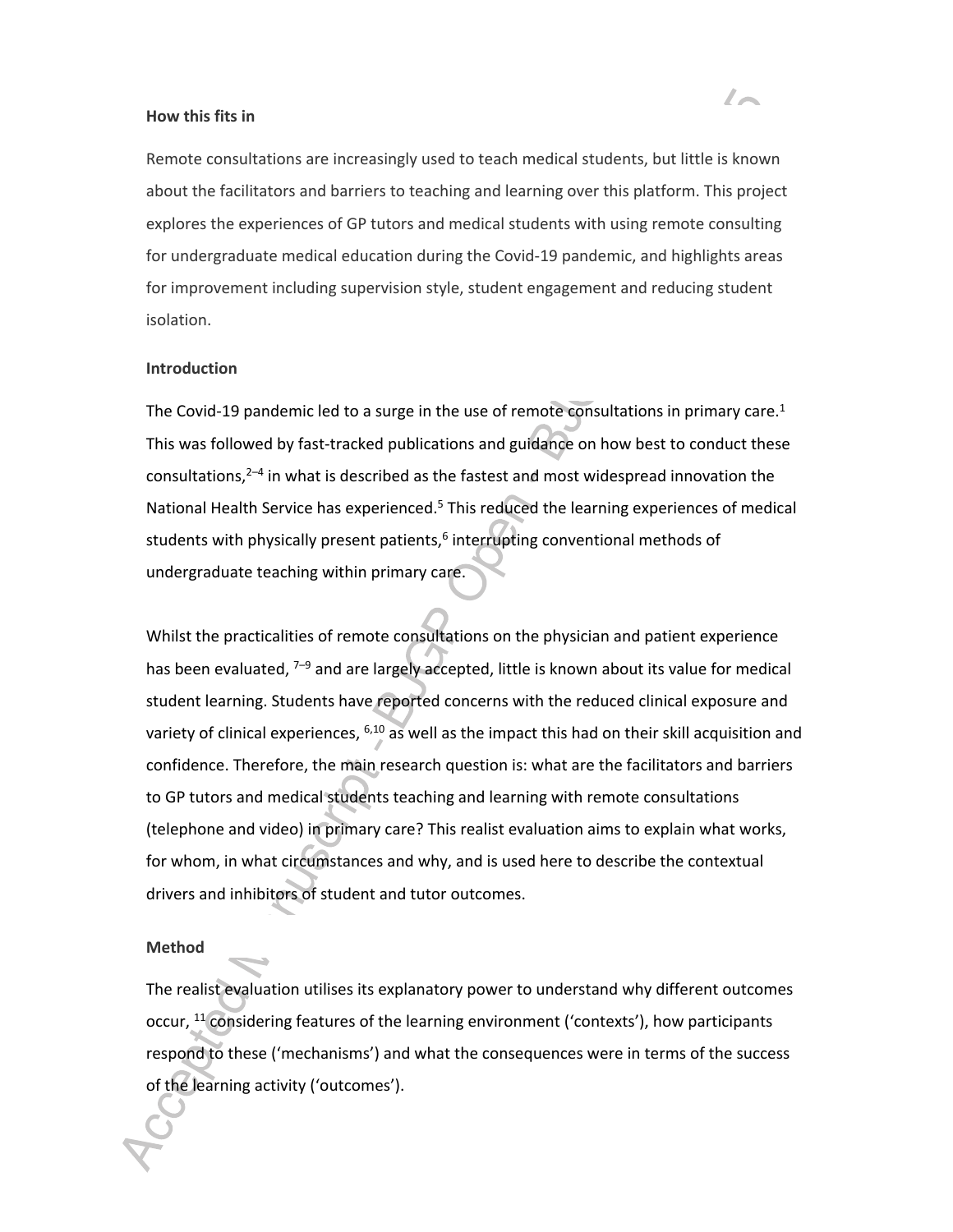#### **Study design**

#### Developing the initial programme theory

The initial programme theory serves as a hypothetical representation of how the intervention (knowledge and skills transfer) is thought to function.<sup>11</sup> This study used peerreviewed literature, practical experience, and a scoping exercise with key informants to guide and develop a set of anticipated context-mechanism-outcomes as demonstrated in Supplementary Table 1.

The study adopted mixed methods including an electronic survey and semi-structured interviews. The electronic survey was disseminated to medical students and GP tutors using an online survey tool (Jisc),<sup>12</sup> across two UK medical schools in London between March and June 2021. Consenting participants were invited for interview between April and July 2021.

#### Questionnaire and semi-structured interview development

The questionnaire aimed to identify how GP tutors use remote consulting to supervise students and offered opportunities for qualitative insights into the facilitators and barriers through open questions. The semi-structured interviews aimed to explore experiences and the meaning participants bring to these. In a realist evaluation, both sets of data are used to test the initial programme theory.<sup>11</sup>

The themes from the initial programme theory were used to construct the survey questions, using guiding principles.<sup>13</sup> The student survey included 20 questions exploring: demographics, knowledge and skills, interaction with the remote patient, learning with remote consultations and interaction with their supervisor. The tutor survey included 15 questions exploring: demographics, knowledge and skills, attitudes and attributes and experience. These were explored in comparison to their experiences of teaching in face-toface consultations with patients.

The semi-structured interview guides were developed using themes from the initial programme theory as well as iterative preliminary data from the study*.* The questions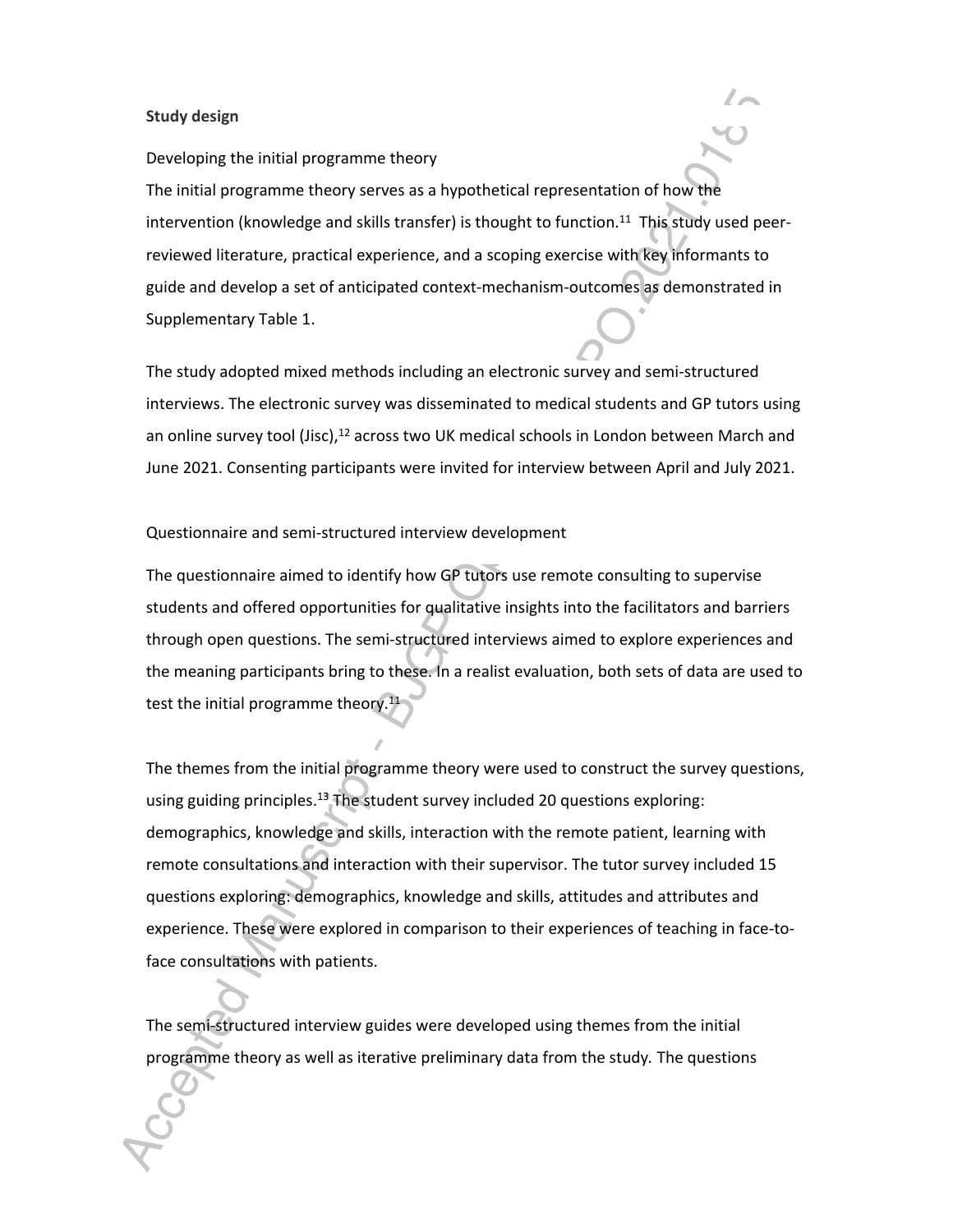focused on feelings, perceptions, and experiences unpicking how different contexts drive various outcomes through different mechanisms.

Both the questionnaires and interview guides were tested on three representative participants of medical students, and three tutors for expert validation promoting methodological rigor.<sup>14</sup> The surveys and semi-structured interview guides are provided in Supplementary Appendices A and B.

#### **Study setting and participants**

Participants included medical students and GP tutors who have experienced teaching or learning with remote consultations in primary care from University College London (UCL) and St. George's University London (SGUL). Participants included final year medical students at UCL, and both first clinical year and final year medical students from SGUL.

#### **Recruitment and data collection**

Medical students were invited to complete the survey through forum advertisements and announcements following teaching sessions. GP tutors were contacted via email through administrative staff. The interviews were conducted via MS Teams by RA, lasting 30-45 minutes. These were audio recorded, transcribed by a professional service, and anonymised.

#### **Data Analysis**

The data was uploaded to NVivo 12 and codes were generated to represent the initial programme theory. The data was iteratively read categorising findings into contexts, mechanisms, and outcomes. The initial programme theory was amended iteratively based on emergent findings, allowing new data to be presented to participants during the interviews. Rationales for initial programme theory amendments were documented using memos and validated in discussion with senior colleagues. The use of NVivo was adapted from a realist perspective.<sup>15</sup>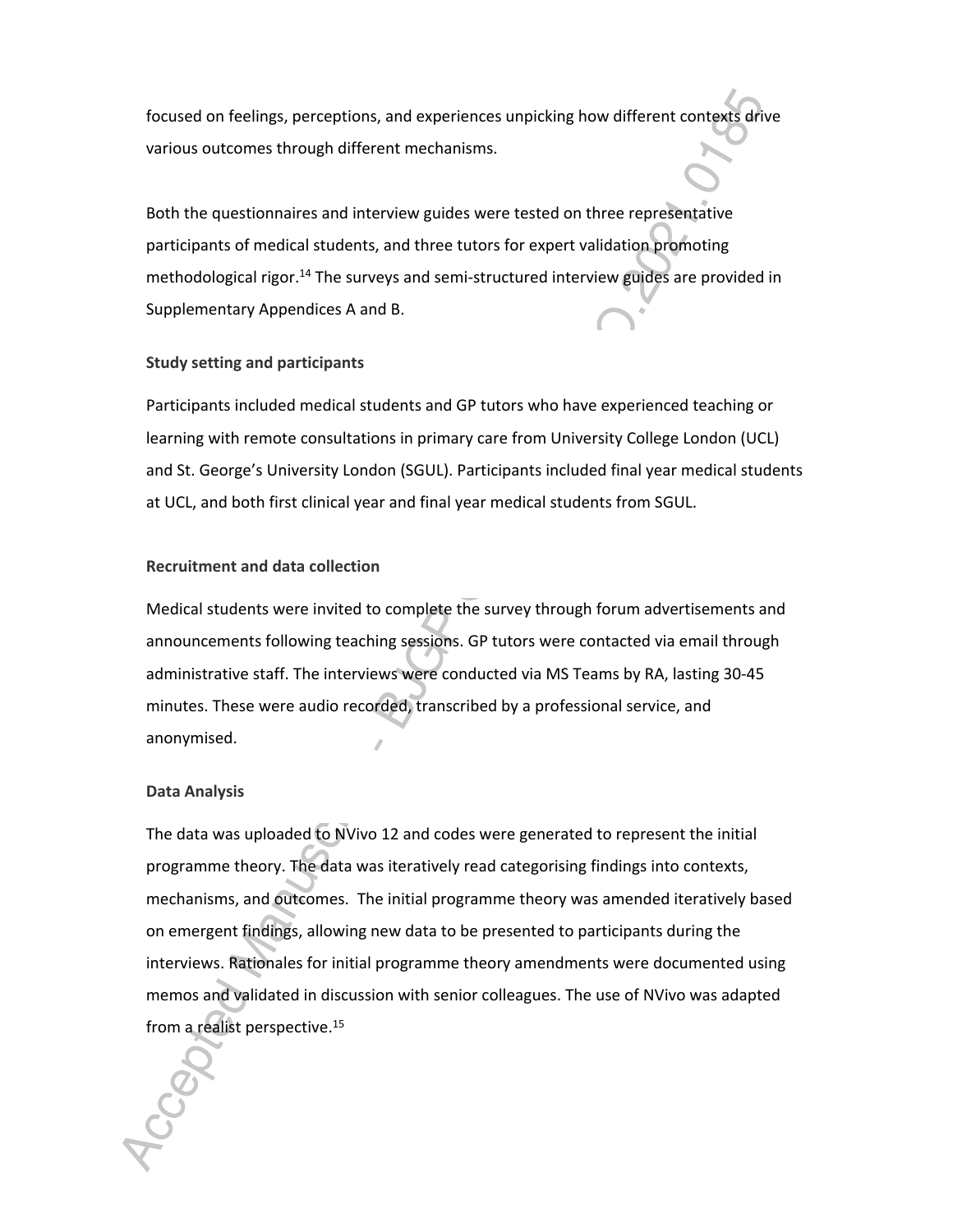#### **Results**

#### **Participant demographics**

Sixty-eight participants responded to the questionnaires (49 students and 19 tutors). The demographic details are summarised for students (Table 1) and tutors (Table 2). From these respondents, 8 students and 2 tutors completed an interview.

#### **Contexts, mechanisms, and outcomes**

The contexts, mechanisms and outcomes from the interviews and questionnaires are presented in Table 3 and described in detail below. Additional data from the questionnaires are summarised in Supplementary Tables 2 , 3 and Appendix C.

#### **Engagement**

In the context of students being given the opportunity to practise remote consulting, outcomes of increased student confidence and knowledge were reported. This was primarily through the mechanism of increased student engagement.

*"This allows students to have the opportunity of speaking to patients by themselves - it helps build confidence"*

(First clinical year student questionnaire, SGUL)

*"I spent at least 50% of my time doing my own consultations, which I'm sure is where I learnt the most."*

(Final year student interview, SGUL)

Conversely, those only exposed to observational opportunities reported reduced feedback, disengagement, a poor supervisory relationship, and dissatisfaction with the learning opportunity.

*"Not all tutors were comfortable allowing me to consult on my own which hugely limited my learning. In these cases, I would watch them consult on the phone which was a very limited learning experience."*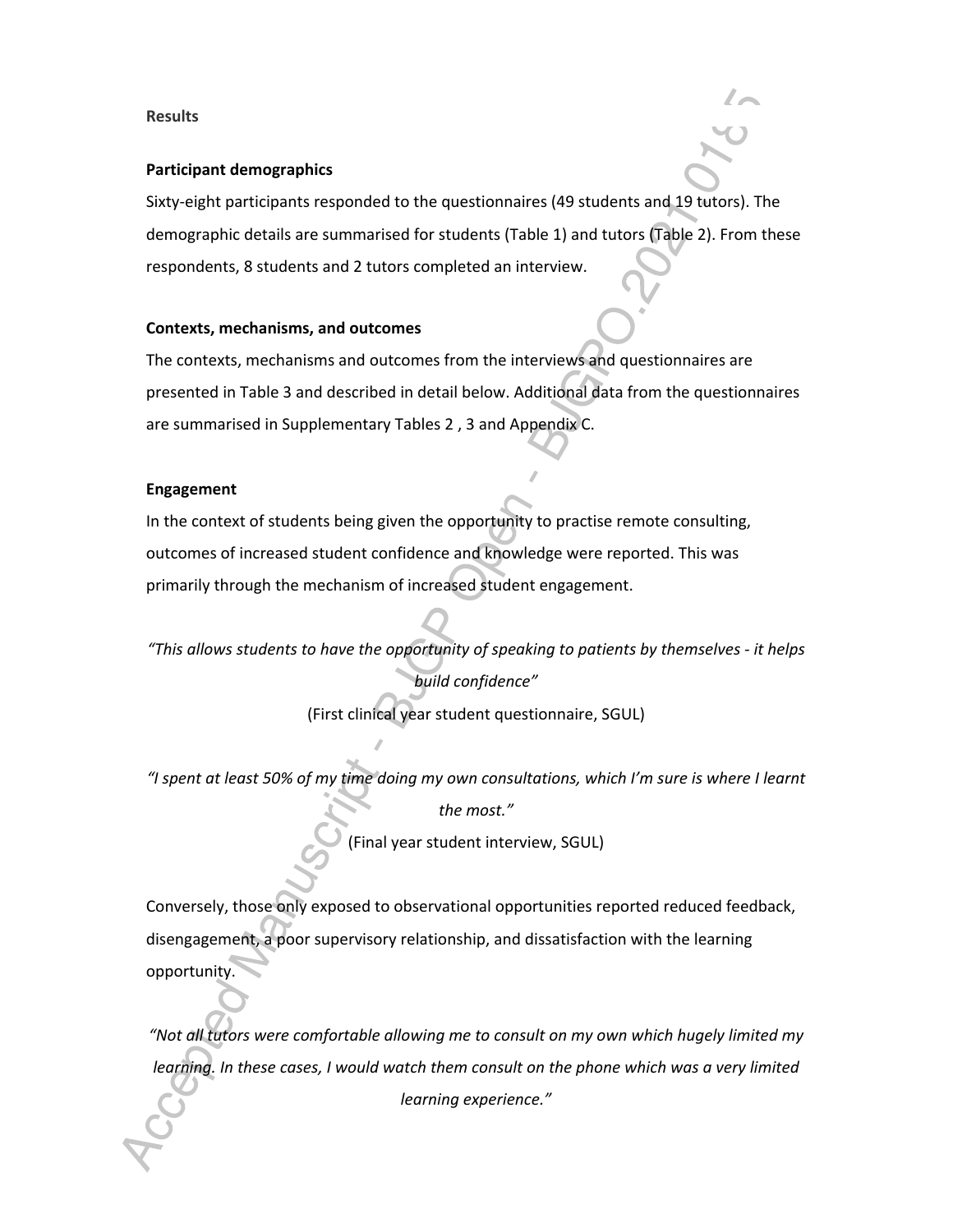(Final year student questionnaire, SGUL)

*"Hard to contribute to the consultation when done remotely even on speakerphone. I found it easy to participate during F2F without interfering with the flow."* (First clinical year student questionnaire, SGUL)

*"Feels like a waste of time. Very easy to zone out when you are not involved in the conversation and the patient isn't sat there in front of you. Not engaging at all."* (Final year student questionnaire, SGUL)

This disengagement with observing remote consultations was mitigated in the context of tutors actively involving students in the consultations.

*"…he would tell the patient that he was just going to pause for a second. So, he would mute the microphone and turn to me and ask me what I thought, to try and include me and be oh is there any questions that you think I should ask, or anything that you think I've missed. So, very inclusive like that, which I thought really helped… "* 

(First clinical year student interview, SGUL)

Whilst the initial programme theory predicted students may feel apprehensive about remote consulting, the students felt more at ease when given the opportunity, compared with face-to-face consultations.

*"Adopt a very relaxed posture, sip your drink etc - can't do any of that if a patient is in the* 

*room"* (Final year student questionnaire, SGUL)

*"It (the consultation) becomes less stressful. You don't have to sort of control your facial* 

*expressions."*

(Final year student interview, SGUL)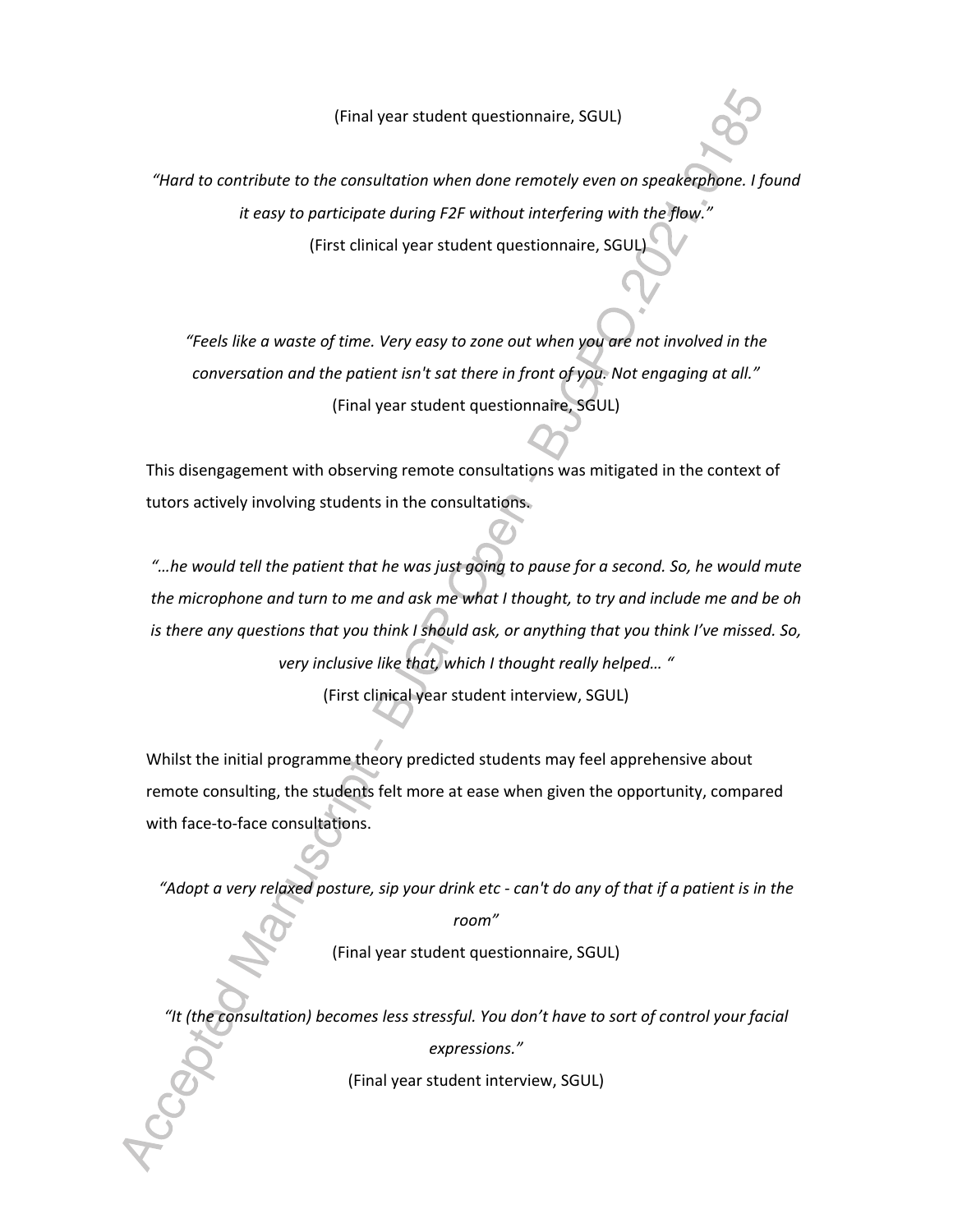#### **Isolation**

An unpredicted emergent mechanism from the interviews was isolation, where 7 out of 8 students reported feeling left out and not part of the team. This led to a negative change in student perception of general practice (n=15) following their experience with predominant remote consulting, reporting a reduced desire to pursue it as a career.

*"The pandemic made it a lot more lonely because there was no communal area to eat lunch or sit and have a tea which is what I had on previous placements. And I think that's also, it seems like that's more of the reality of a GP anyway because you spend your lunch doing paperwork. But that, I felt the loneliness more because of the pandemic."* (Final clinical year student interview, UCL)

*"I felt like sort of an outsider at the practice even though I was there for five weeks because I wasn't there for very long each day. I didn't really feel like part of the team."* (First clinical year student interview, SGUL)

*"I was quite interested in GP before this rotation, I was sort of between GP and psychiatry. I was sort of asking them, you know, "Do you think it will stay like this? Do you think it will go back to the way it was?" And they were basically saying, they think it will stay as it is now because it's so much more efficient. And I just, I don't know, the thing I like about medicine is meeting people and, you know, interacting with people, and I sort of struggled to get that same level of interaction over the phone in terms of kind of social gratification."*

(Final year student interview, UCL)

#### **Preparation**

Whilst most students had some form of preparation for remote consulting (n=35), there was a desire for focused and simulated sessions addressing remote patient examinations.

*"I remember there were certain things that, and I'm thinking of when somebody who called up with aching joints in their hands or something. The GP was sort of asking them to squeeze*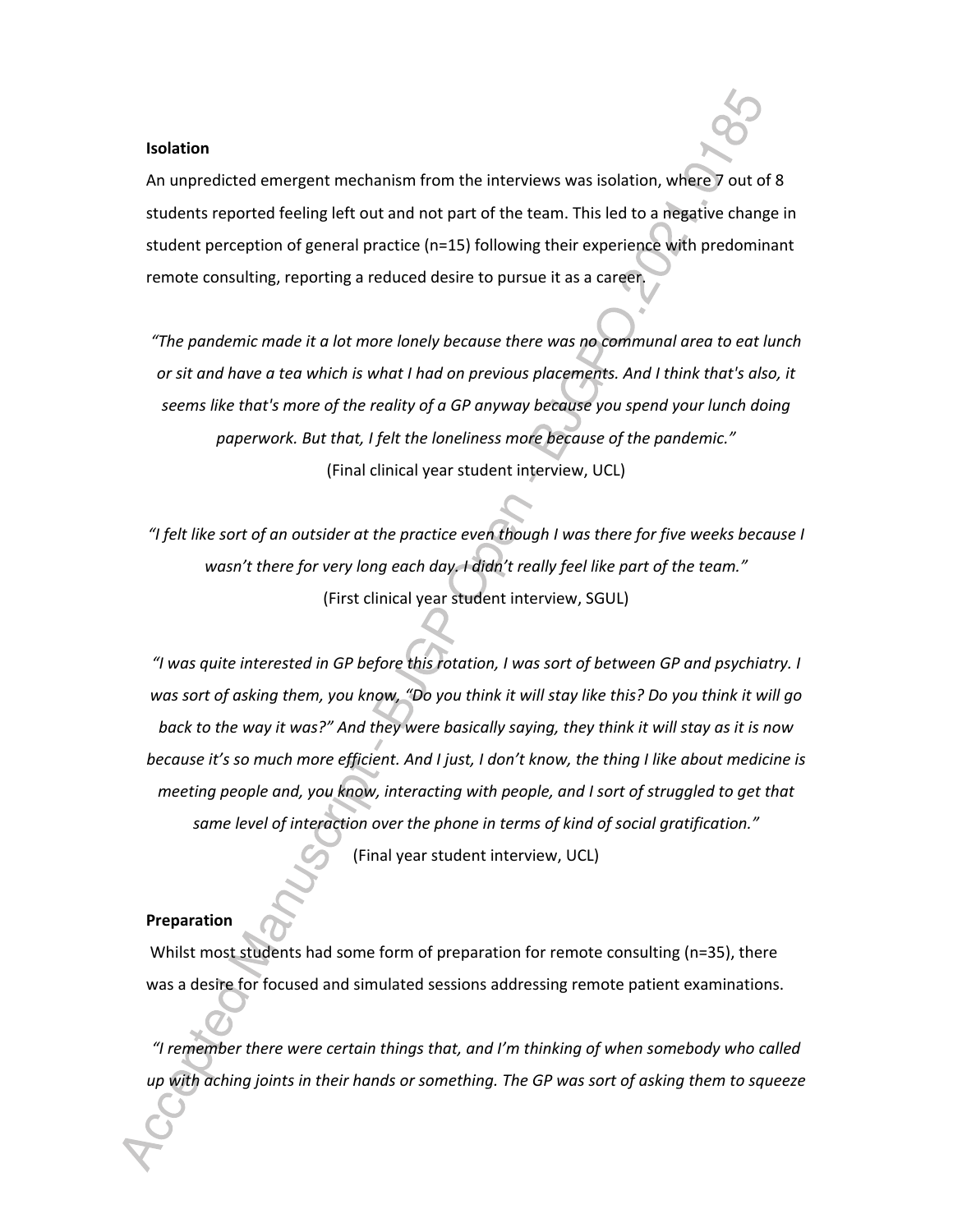*their own hand as a bit of a kind of screening test, which was not something I'd seen done before and yes, I thought that, yes, something like that could be potentially helpful."* (Final year student interview, SGUL)

In agreement with the initial programme theory, students that reported exposure to a variety of patients associated this with a well organised reception staff and GP tutor.

*"I think the receptionists were pretty good, actually, sort of assigning me a bit of a mix."* (Final year student interview, SGUL)

Students who experienced a lack of variety of clinical cases remotely (n=9), reported this contributed to remote patient consulting being an ineffective teaching tool for them. Negative experiences with patient selection included those with language barriers, those who required direct visual assessments, and patients requiring follow-ups or medication reviews.

*"It also made it difficult when people for who perhaps English wasn't their first language and/or they were quite sort of poor historians, and those times, it felt like it would have been easier had they been there in front of me."* (Final year student interview, SGUL)

GP tutors overall attempted to organise patients with new problems or acute presentations, avoiding complex mental health and those with language barriers.

*"I choose patients who I know and can rely on being open to questioning. Tricky patients* (for teaching) *are those who do not speak English."* (UCL tutor questionnaire)

#### **Supervision**

In the context of students being given the opportunity to practise remote consulting , an outcome of improved frequency and quality of tutor feedback was reported compared with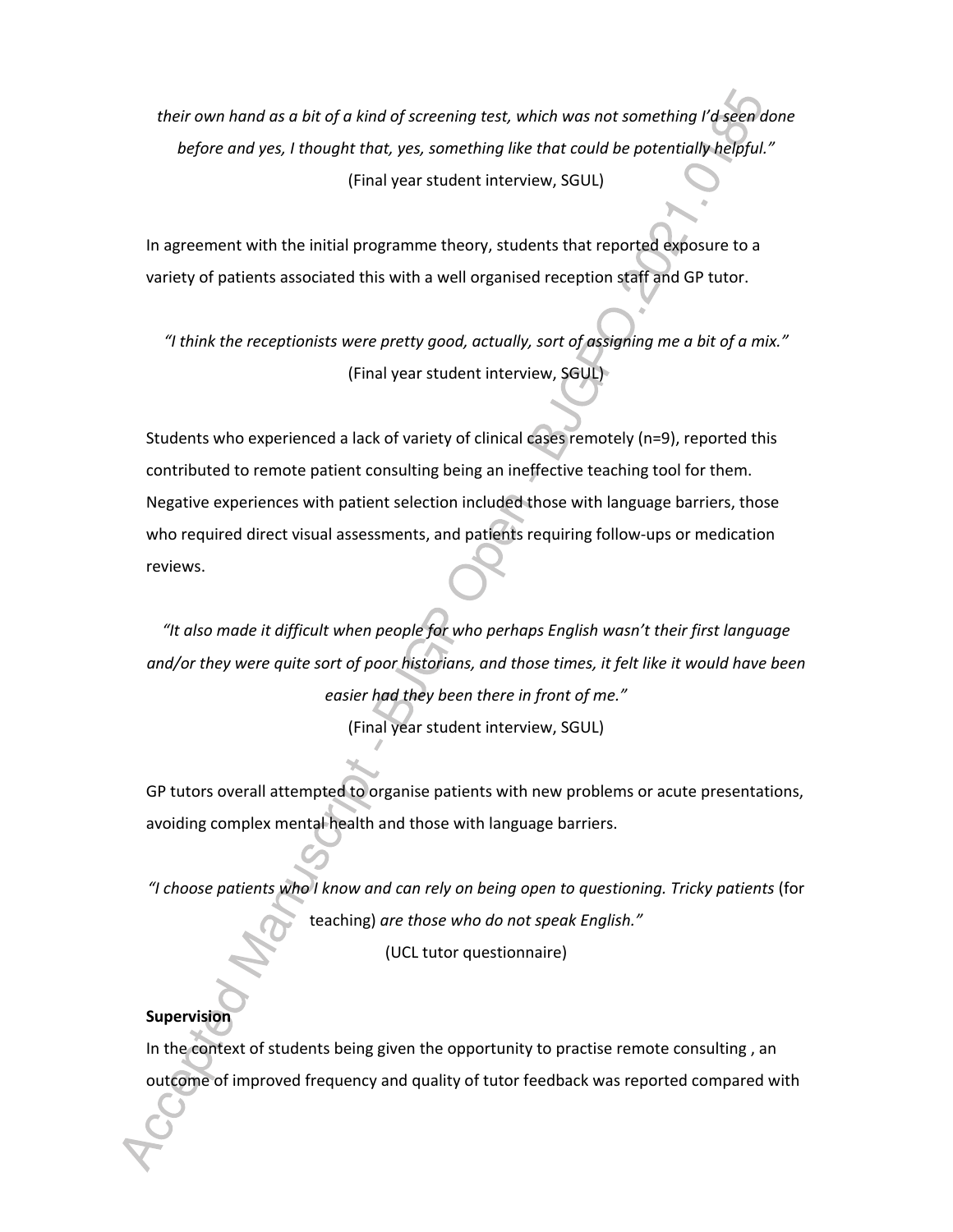face-to-face consultations. This was largely from final year students who put this down to better time management and the absence of the patient.

*"I would say I received more feedback from my remote consultations as there was more time to present to the Dr and discuss differentials without the patient in the room/ waiting around in a clinic room and we could call them back at our leisure."* (Final year student questionnaire, SGUL)

*"The tutor can give more honest feedback without worrying about how patient reacts."* (Final year student questionnaire, SGUL)

Students who were given minimal or no opportunities to consult with patients, reported a negative supervisory relationship and subsequent feedback.

> *"Very passive learning so no opportunity for feedback."* (First clinical year student questionnaire, SGUL)

This difference in feedback with remote consulting was shared too by tutors, who reported a more doctor-focused approach was adopted. Students also reported the context of an absent patient in the room allowed them to look up guidance and be better prepared for the consultation. This too helped with the outcome of more focused feedback.

#### **Structure of supervision**

Whilst a negative perception of remote patient consultations for patient care and education was predicted in the initial programme theory, this was not supported in the data. However, the structure of supervision did emerge within the final context, mechanisms and outcomes. There appeared to be three main supervision styles with remote consulting including sequential, parallel, and observational. A sequential style involved the student independently undertaking a remote consultation in the absence of their supervisor, and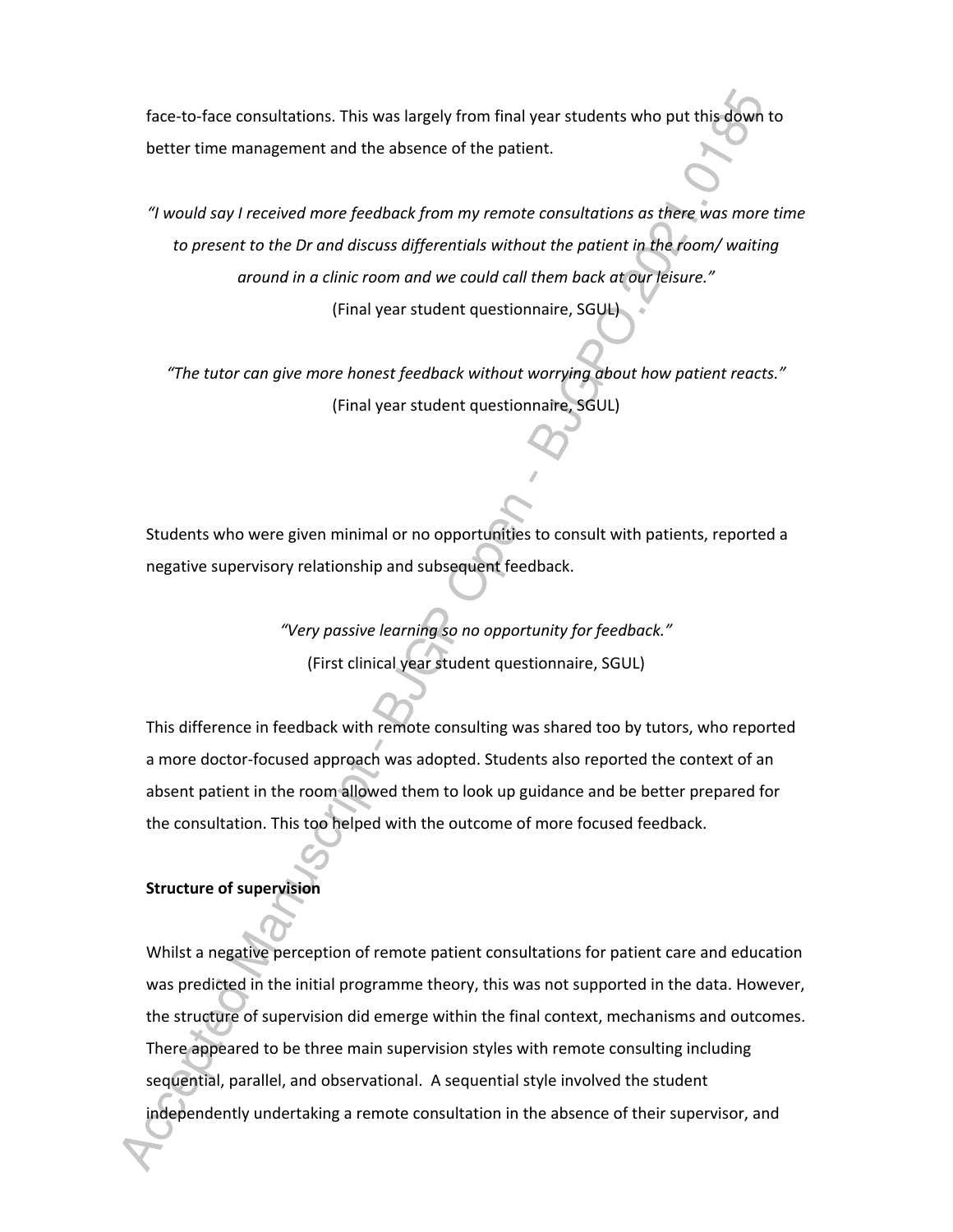subsequently presenting the case. A parallel style involves the student undertaking a remote consultation in the physical presence of their supervisor. Observation involves the students observing a GP conduct remote consultations.

The sequential style of supervision appeared to be the preferred style in the context of final year medical students, promoting independence and leading to outcomes of increased confidence and patient rapport.

*"I like this best as although it's a bit scary at first it forces you to have a go and get a bit more confident. I like being able to say that I'm going to ask questions and then the GP will call them back to discuss management etc as it makes me feel less pressured as I'm taking the history. "*

(Final year student questionnaire, UCL)

*"Very useful in developing confidence and independence. Able to formulate our own management plans and discuss these with supervisors before calling back".*  (First clinical year student questionnaire, SGUL)

Tutors also acknowledge this style takes the pressure off students although some tutors felt this style is too time consuming.

*"I usually go to another room to take the pressure off the student they really appreciate the* 

*space"* (UCL tutor questionnaire)

Whilst in the context of parallel supervision, students were given feedback on their consultation style, this was associated with increased anxiety, disruption to the consultation and led to an outcome of reduced student rapport with the patient. First clinical year students however expressed this style offered the support they required early in their training. Tutors acknowledged this style is more time effective.

*"Can be nerve-wracking having someone listening or watching over you. Sometimes I lose my train of thought or forget key things!"*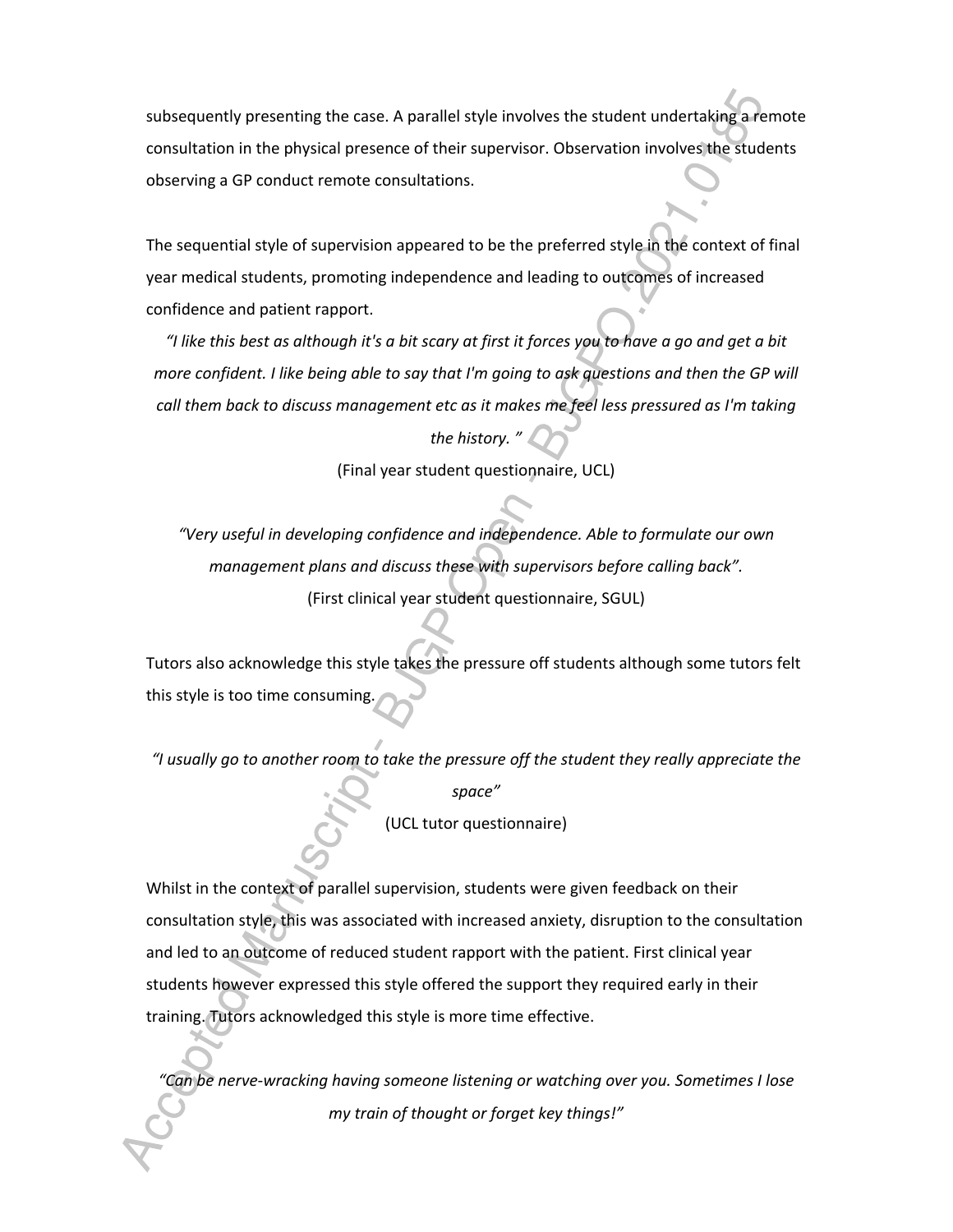(Final year student questionnaire, *UCL)*

*"Saves time as tutor is able to supervise and / or intervene as required"* (UCL tutor questionnaire)

#### **Skills**

All students expressed concerns with the lack of patient examinations which reduced their ability to establish rapport with patients. This negatively impacted their perceived skill acquisition, opportunistic learning opportunities, and 80% of students reported they felt they were missing out on key learning opportunities by undertaking predominantly remote consultations. Tutors also shared this concern and negative impact on skill acquisition.

*"I can't even put a face to a name, very difficult to build rapport with patient."* (First clinical year student questionnaire, SGUL)

*"If there was a woman presenting with a sore throat, but she had examination findings unrelated e.g., a stoma then I wouldn't be able to learn as much over the phone."* (Final year student questionnaire, SGUL)

*"I barely examined any patients …. I think remote consultations take away from physical examinations which need to be practiced and refined."* (Final year student questionnaire, SGUL)

*"They are not examining enough normal organs to recognise the abnormal."*

(UCL tutor questionnaire)

Technological setbacks were described solely in the context of video consulting. Its use was limited due to connection problems and a perception that telephone consulting was adequate. This view was shared amongst students and tutors, except for the use of video consultations for paediatric patients.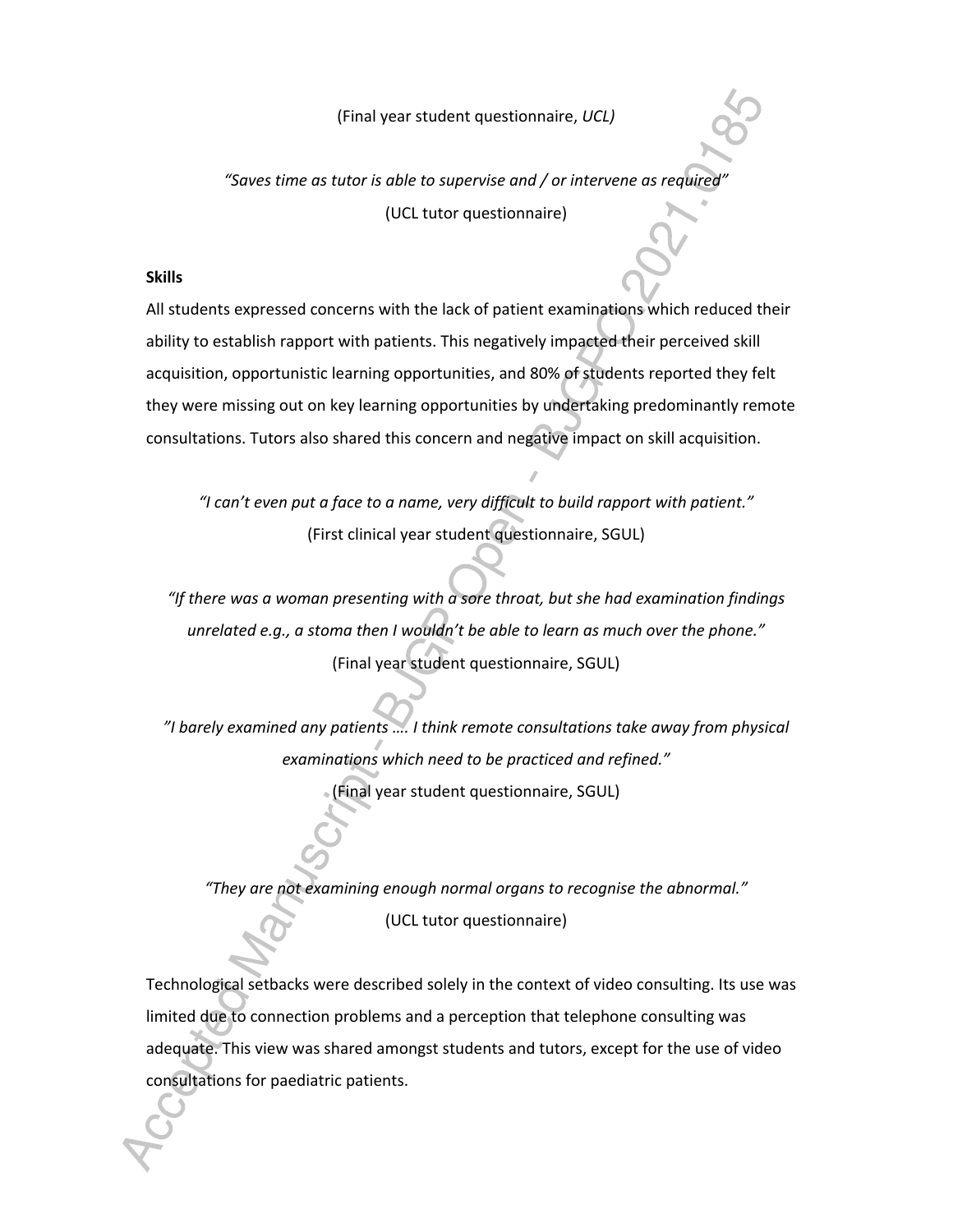*"Also, with like paediatric conditions, if they're moving around, if they're looking quite happy then that's reassuring. So, I used videos for those kinds of consultations but sometimes it* 

*wasn't necessary."*

(Final year student interview, UCL)

Students found their remote consultations to be less impactful, and less memorable. In contrast to the initial programme theory, they in turn reported less reflection following remote cases and a reduced learning impact beyond the consultation itself. This was put down to a lack of visual cues, which students reported usually helped make patients more memorable.

*"Less reflection because there are less queues to reflect on e.g., body language, facial expression. Telephone consults rely heavily on intonation and pauses."* (Final year student questionnaire, UCL)

> *"Strangely feels less real when it's online and remote."* (First clinical year student questionnaire, SGUL)

*"You don't physically see the patient so it's more difficult to fix them in your mind."* (First clinical year student questionnaire, SGUL)

#### **Discussion**

#### **Summary**

This study provides insights into the facilitators and barriers of using remote patient consultations to teach and supervise students in primary care, from the perspective of students and tutors from two London medical schools. The contexts, mechanisms and outcomes generated describe the importance of active student participation and how this in turn engaged students, increasing their confidence and skill acquisition. Students who actively participated in conducting their own consultations also reported a positive learning experience and increased confidence. This participation in the patient's journey, supported by tutors, contributed to the student's sense of belonging. Students, particularly those in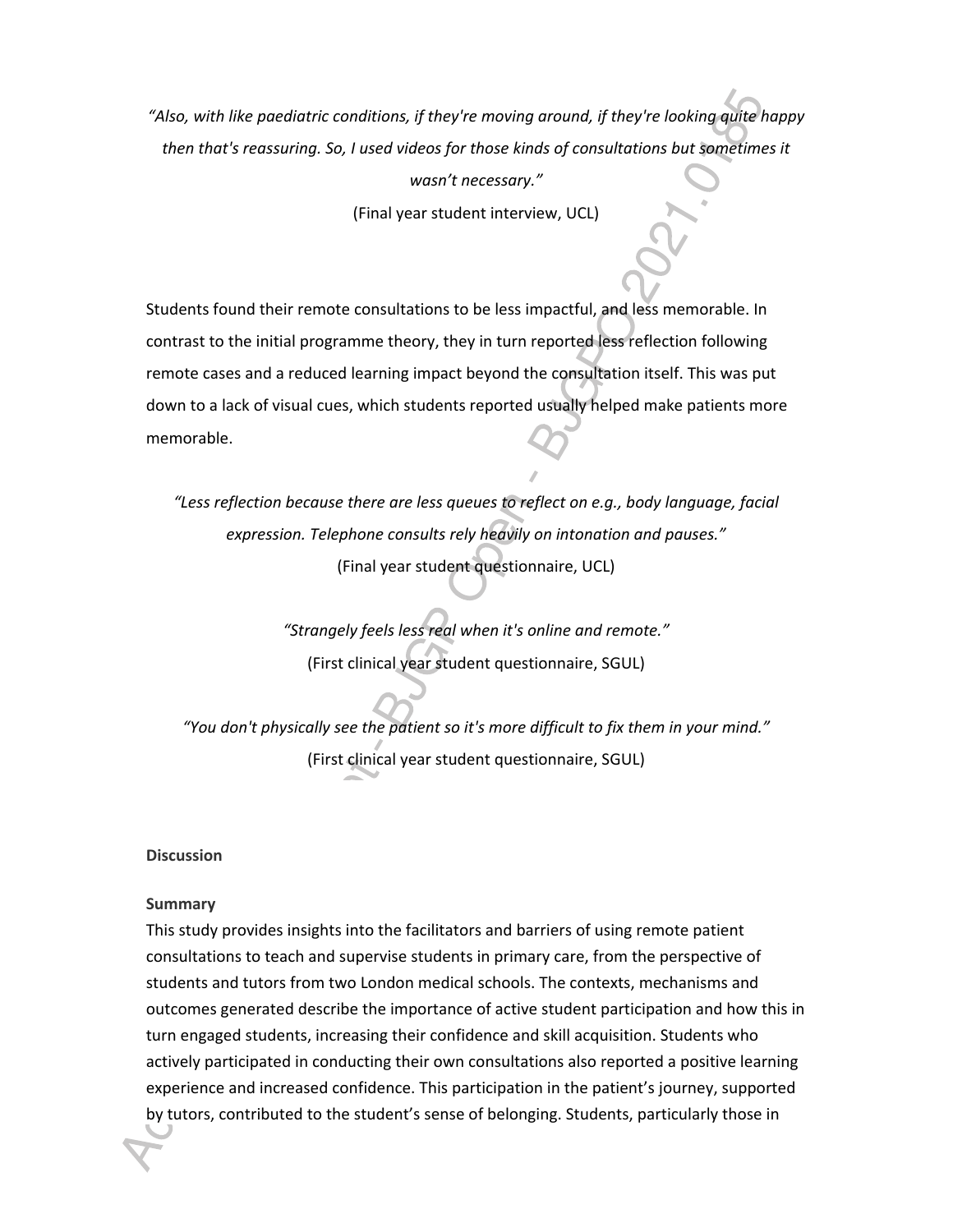their final year favoured the sequential supervisory style allowing them to practice independently. Students also reported the impression the patient left on them was reduced with remote consulting and less impactful, leading to less memorable encounters, as well as less reflection and learning beyond the consultation itself.

#### **Strengths and limitations**

A strength of the study includes the adoption of a realist enquiry, which helped to inform the study decisions made, including the development of the initial programme theory, data collection and analysis, promoting methodological rigour. The involvement of tutors and students in the development of the data collection tools helped to rephrase any unclear statements and ensured the intended constructs were being measured, improving the validity of the data collection tools. Furthermore, the iterative nature of the study allowed the emergent findings to be presented to the participants for testing, helping to keep the views and experiences of the students and tutors at the forefront.

Whilst we sought 'relevance and rigour' from a smaller sample size,<sup>16</sup> this may not have covered all the influential contexts, mechanisms and outcomes at play, and a low uptake of tutors for interview is a noted limitation. Participants were recruited from two institutes which may not be generalisable to the contexts of others, and there is a notable difference in the proportion of students and tutors across the institutes. This imbalance is likely due to differences in the respective acceptable recruitment channels. Furthermore, the chains of causality derived with a context-mechanism-outcome configuration may well in fact create the context for another chain. These create complex connections which may not always be as simple and situated as a context-mechanism-outcome configuration.

#### **Comparison with existing literature**

A key finding in this study has been the importance of active student participation and this resonates with Dornan and Hay who also describe the importance of participation as a key driver in maximising student learning outcomes.<sup>17,18</sup> Learner participation in the workplace can increase engagement and confidence, contributing to the student's sense of belonging. In our study, students that were encouraged to participate in remote patient encounters, felt more included.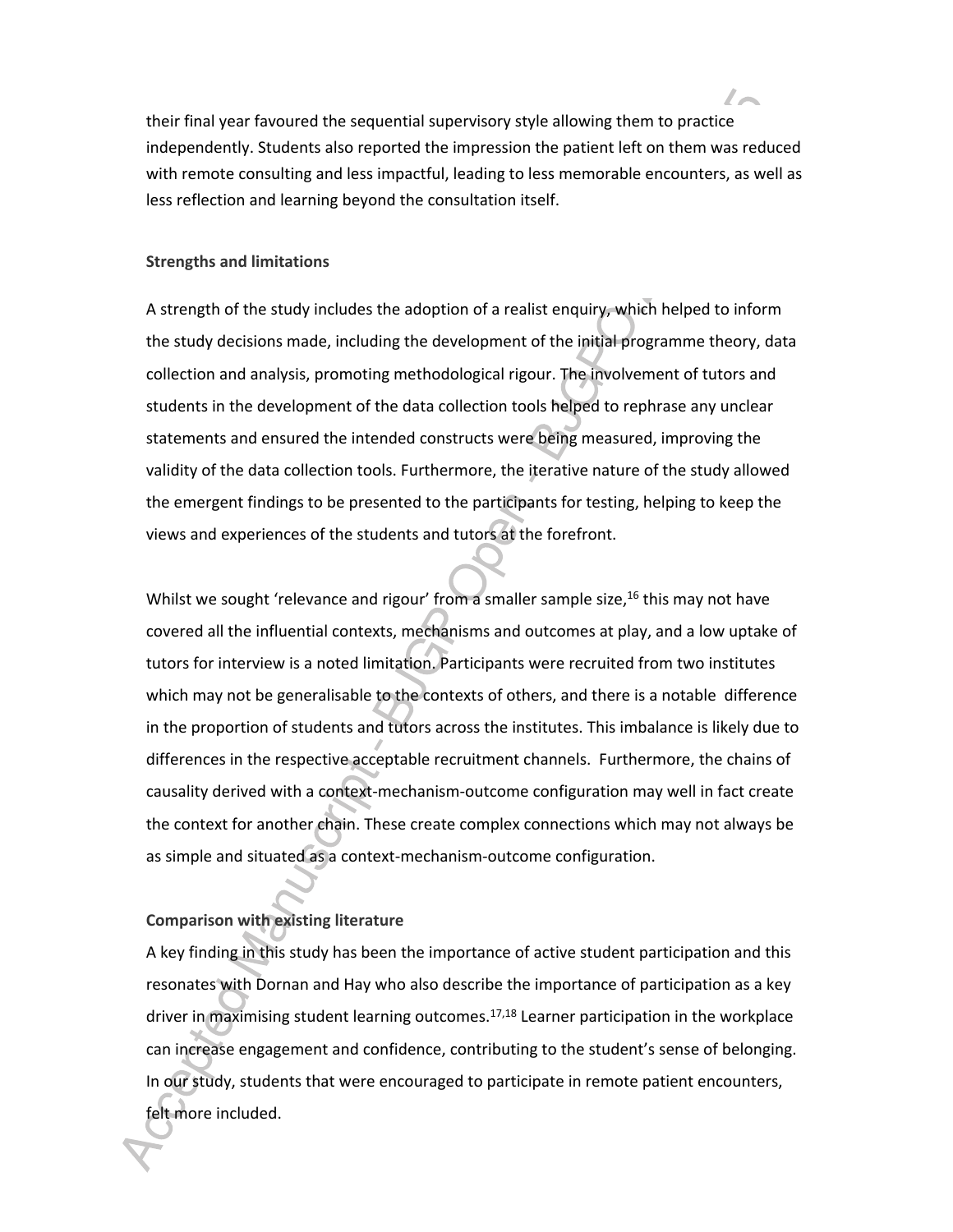By contrast, a concerning outcome of this study was student isolation which impacted negatively on their learning experience and perception of general practice. This included the lack of contact with the team and passive learning experiences which is in keeping with findings by Seabrook, <sup>19</sup> who found a key barrier to participation is a lack of legitimacy. The students in our study who reported isolation, also described a lack of participation. The lack of engaging opportunities may have led to them not feeling like a legitimate part of the general practice team. Lave and Wenger's learning theory concerning 'Communities of practice',<sup>20</sup> acknowledges the social nature of learning, and so when the learner is actively participating with members of the community (e.g., GP tutor), they bring more meaning to experiences resulting in transformative learning from knowledge to personal and memorable learning encounters. The findings of this study (for example the lack of 'educational impact' of remote consultations), are congruent with this theory of learning, particularly as when students who were not part of the 'community of practice' through passive or non-inclusive encounters, felt isolated with poor learning experiences.

Goal setting during learning encounters can impact student learning outcomes positively.<sup>21</sup> This was evidenced with examples of tutors engaging students during observation e.g., asking the student to contribute to history taking, and students describing positive experiences through being able to interrupt the consultation to allow teaching e.g., muting the patient and asking the student to contribute.

Students, in the context of their final year favoured the sequential supervisory style allowing them to practice independently. The literature describes this as a 'minimal supervision' style,  $^{22}$  offering students encounters which closely resemble what they will do as a doctor, facilitating clinical reasoning skills. The student preference for this style is aligned with social learning theory as it legitimises the role of a student in the patient's journey,<sup>20</sup> and as part of the clinical team. Furthermore a positive student perception of this style is found owing to the autonomy it confers.<sup>22</sup> This study however is the first to explore this in the context of primary care and with remote patients. However, it is a style which requires relatively more time and a spare consulting room,  $23$  acting as an inhibitor for tutors. It also requires detailed appraisal by the supervisor for a student's learning needs to appropriately allow for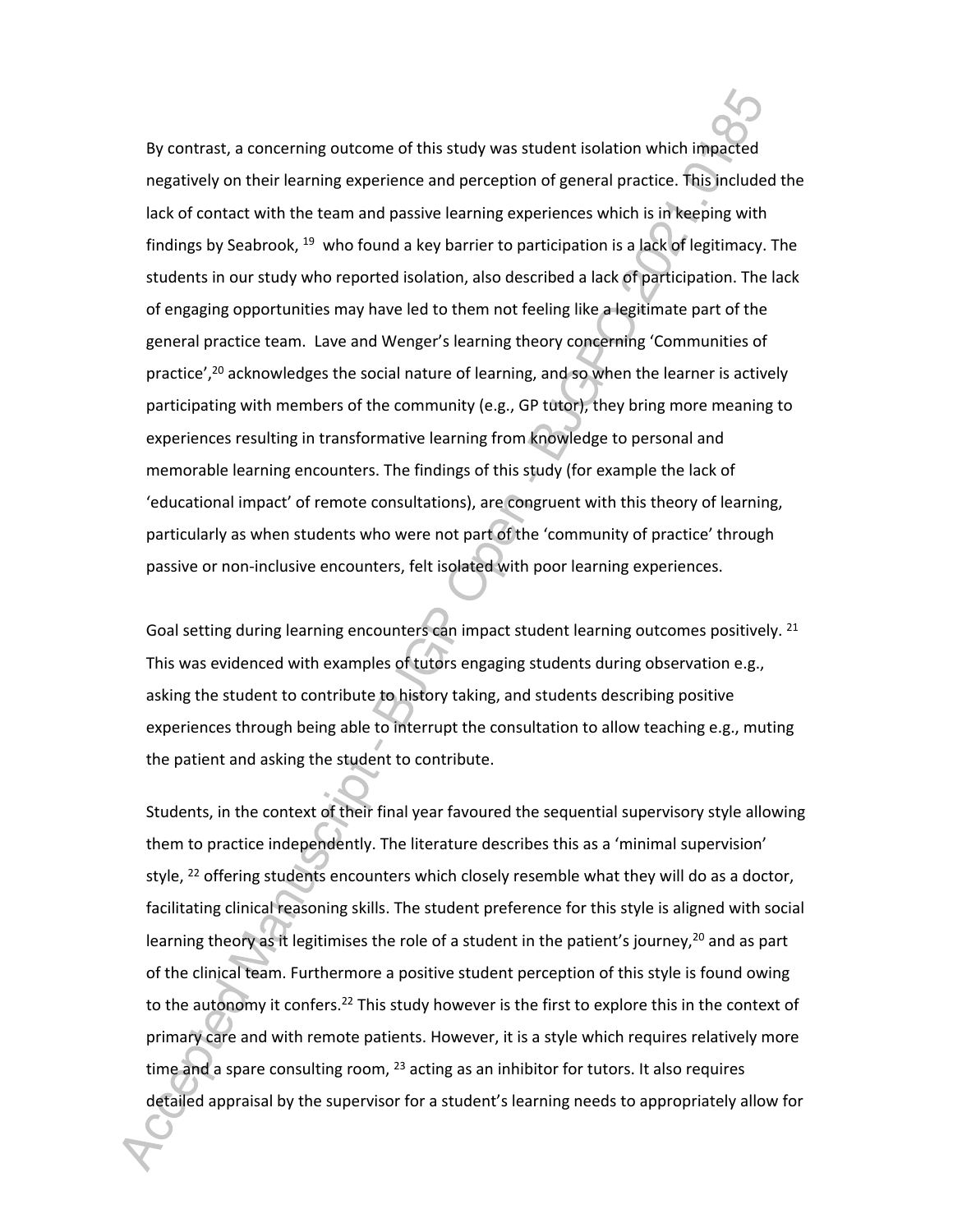independent consultations. Tutors have reported this style to be enjoyable, feasible and educationally beneficial.

Overall, there is limited evidence describing the experiences of students and tutors that use remote patient consultations in undergraduate medical education. Darnton et al reported a pilot intervention allowing 35 medical students to consult with patients remotely (from home) during their primary care placements, supervised remotely by their GP tutor.<sup>24</sup> The results echoed the findings of this study, finding remote consultations an acceptable modality for learning dependent on various similar facilitators and inhibitors including appropriate patient selection, technology, the environment, and the supervisory role.

#### **Implications for research and/or practice**

Institutions can reflect on the contexts, mechanisms and outcomes identified in this study to help better understand and deliver teaching with remote patient consultations. Importantly, the study has highlighted potential avenues to improve experiences and perceptions of medical students in general practice placements including interventions to address student isolation and disengagement. Student isolation was associated with reduced social interaction, acknowledgement and patient examinations, which can be explored further in future research. Tutors can consider their supervision style and encourage active participation in remote consultations. This may include meaningful engagement and goal setting when they are being observed by medical students. Importantly, they can also consider how they make students feel included as part of the team, not only through active participation, but with acknowledgement and integrative practice. The findings also highlight a greater need to prepare students for remote patient examinations, a deficiency which could also be considered by tutors and institutes.

### **Conclusion**

Divergent historic pressures for example patient convenience, economic efficiency, and now Covid-19 have led to the inexorable rise of remote consultations. With the expansion of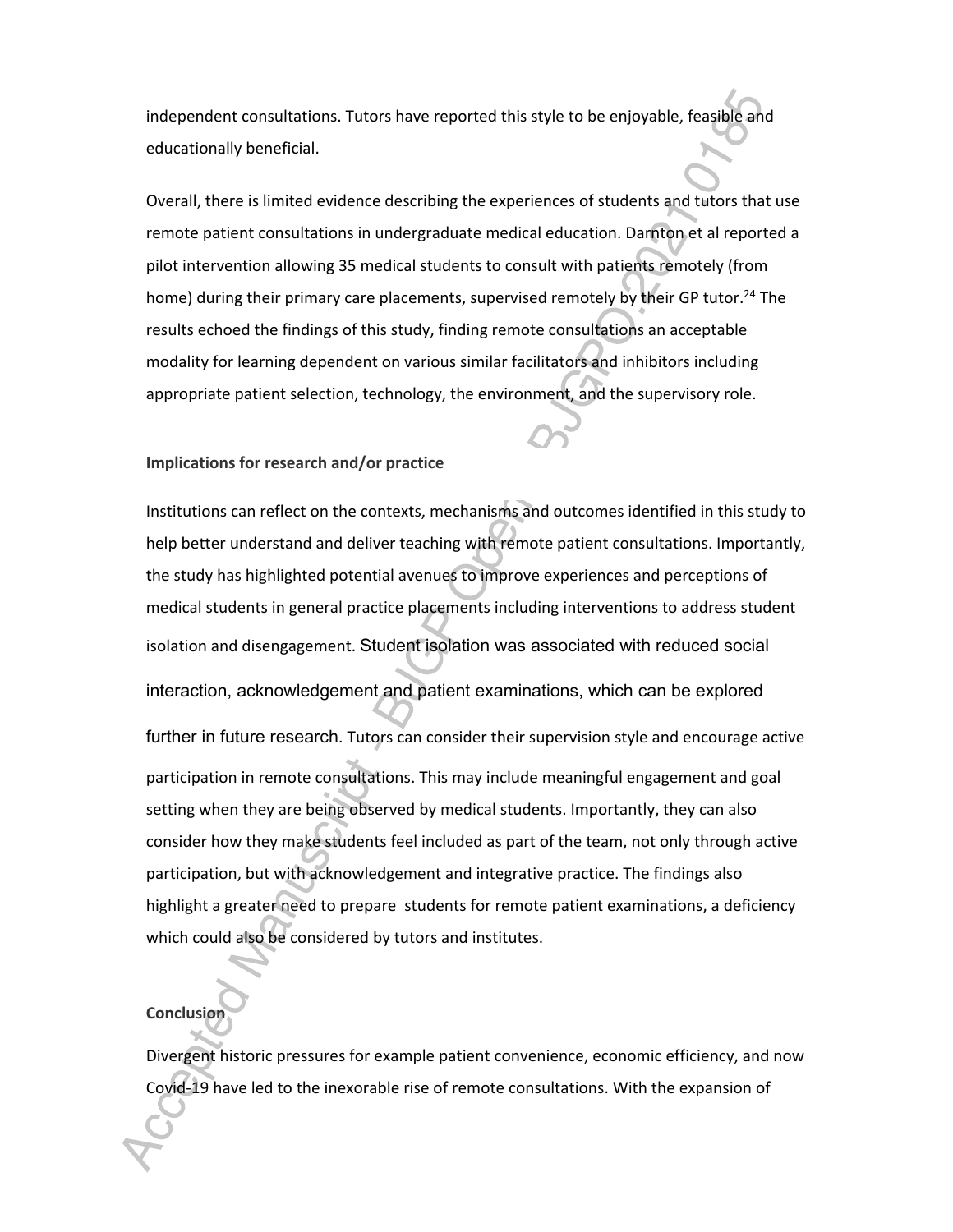telehealth across primary care, we cannot neglect the impact this will have on undergraduate medical education. While students, patients and tutors yearn for more faceto-face time in clinic, remote consultations are the reality of the present, and perhaps the future of outpatient medicine. While the essence of the clinical interaction remains, there are a number of barriers to this being used in the same way as face-to-face consultations, inviting adaptations to the remote platform for both students and tutors.

This study has explored teaching and learning with remote consultations in primary care. The use a realist evaluation has highlighted the facilitators and barriers at play for both tutors and students. The study highlights a student preference for sequential supervision and emphasises the drivers for disengagement as seen with observational learning opportunities. Student isolation emerged as a key theme driving student dissatisfaction and negative perceptions of general practice. Students need to be prepared for and effective at remote consultations for the future workforce. This study helps to target this by offering institutes and tutors practical insights to improving student experiences and skills with remote consulting e.g., task-orientated observational learning and potential avenues for future research e.g., interventions to target disengagement.

#### **Funding**

Roaa Al-bedaery was awarded a Practitioner's Allowance Grant from the Royal College of General Practioner's (RCGP) Scientific Foundation Board (SFB 2020-27), which was used to fund the study. The views expressed are those of the authors and not necessarily those of the RCGP.

#### **Ethical approval**

University College London was the research sponsor and ethical approval was granted from the UCL Research Ethics Committee (19081/001).

## **Conflicts of interest**

None

#### **Acknowledgement**

The authors would like to thank the students and tutors that participated in this study.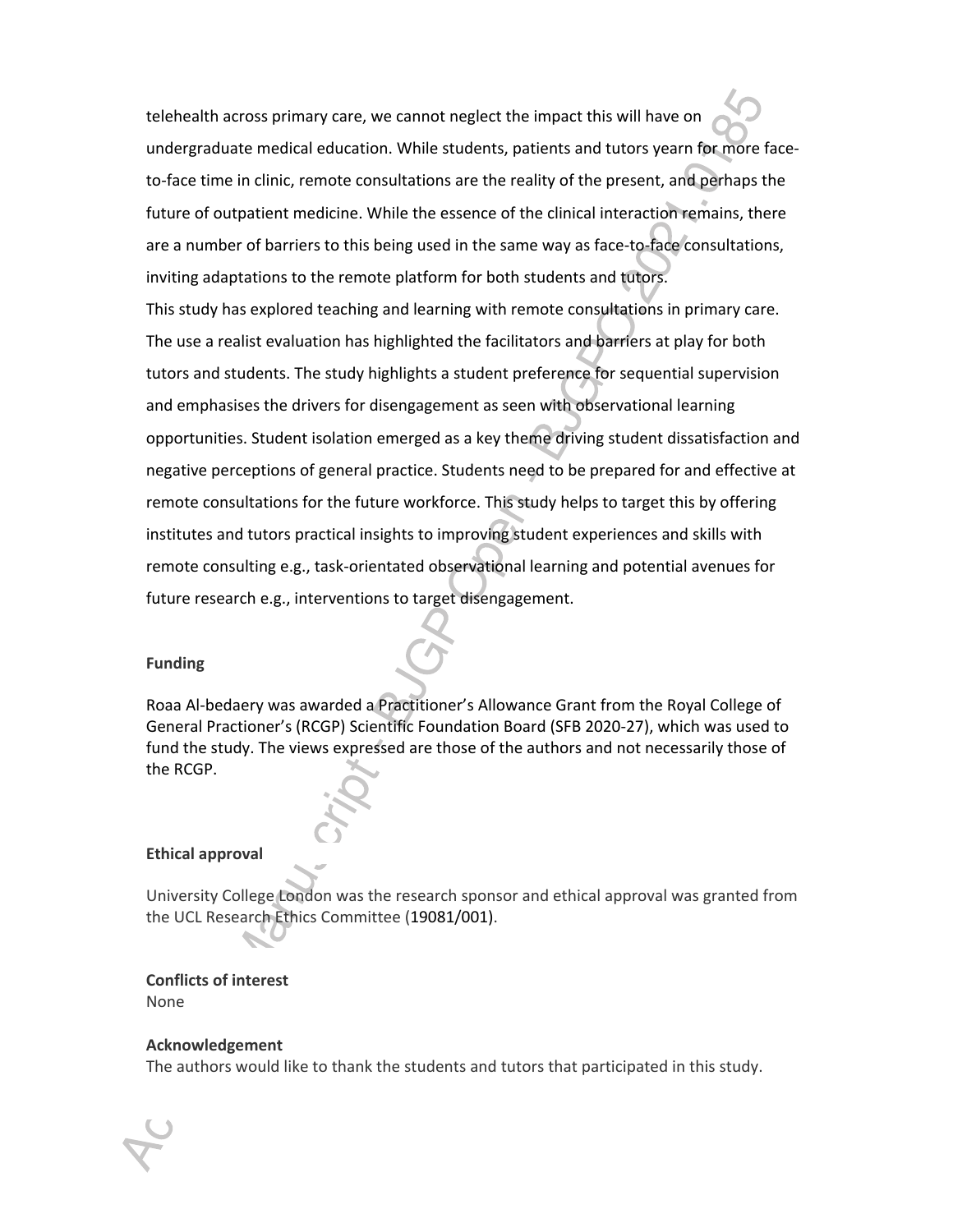#### **References**

- 1. Majeed A, Maile EJ, Bindman AB. The primary care response to COVID-19 in England's National Health Service. J R Soc Med. 2020;113(6):208–10.
- 2. Bakhai M, Croney L, Waller O et al. Using online consultations in Primary Care: Implementation Toolkit [Internet]. NHS England; 2020 [cited 2020 Sep 15]. Available from: https://www.england.nhs.uk/wp-content/uploads/2020/01/onlineconsultations-implementation-toolkit-v1.1-updated.pdf
- 3. Neighbour R. Top 10 tips for successful GP video consultations [Internet]. 2020 [cited 2020 Sep 30]. Available from: https://www.rcgp.org.uk/about-us/rcgp-blog/top-10 tips-for-successful-gp-video-consultations.aspx
- 4. NHS England and NHS Improvement. Principles for supporting high quality consultations by video in general practice during COVID-19 [Internet]. 2020 [cited 2020 Sep 30]. Available from: https://www.england.nhs.uk/coronavirus/wpcontent/uploads/sites/52/2020/03/C0479-principles-of-safe-video-consulting-ingeneral-practice-updated-29-may.pdf
- 5. Mroz G, Papoutsi C, Rushforth A, Greenhalgh T. Changing media depictions of remote consulting in COVID-19: analysis of UK newspapers. Br J Gen Pract. 2021;71(702):e1–9.
- 6. Mulvihill C, Cooper J, Pavey J, Laake J-P. Remote consultations in primary care during the COVID-19 pandemic: student perspectives. Postgrad Med J. 2020;28; 139-149.
- 7. Greenhalgh T, Wherton J, Shaw S, Morrison C. Video consultations for covid-19. BMJ. 2020;12;368.
- 8. Portnoy J, Waller M, Elliott T. Telemedicine in the Era of COVID-19. J Allergy Clin Immunol Pract. 2020;8(5):1489–91.
- 9. Thiyagarajan A, Grant C, Griffiths F, Atherton H. Exploring patients' and clinicians' experiences of video consultations in primary care: a systematic scoping review. BJGP open. 2020;4(1).
- 10. Rallis KS, Allen Tejerina AM. Tele-oncology in the COVID-19 Era: Are Medical Students Left Behind? Trends Cancer. 2020;6(10):811–2.
- 11. Pawson R, Tilley N. Realistic evaluation. London: SAGE; 1997.
- 12. Jisc. Online Surveys (formerly BOS) [Internet]. 2021 [cited 2020 Aug 15]. Available from: https://www.onlinesurveys.ac.uk/
- 13. Artino AR, La Rochelle JS, Dezee KJ, Gehlbach H. Developing questionnaires for educational research: AMEE Guide No. 87. Med Teach. 2014;36(6):463–74.
- 14. Ferguson E, James D, O'Hehir F, Sanders A, McManus IC. Pilot study of the roles of personality, references, and personal statements in relation to performance over the five years of a medical degree. BMJ. 2003;22(326):429–32.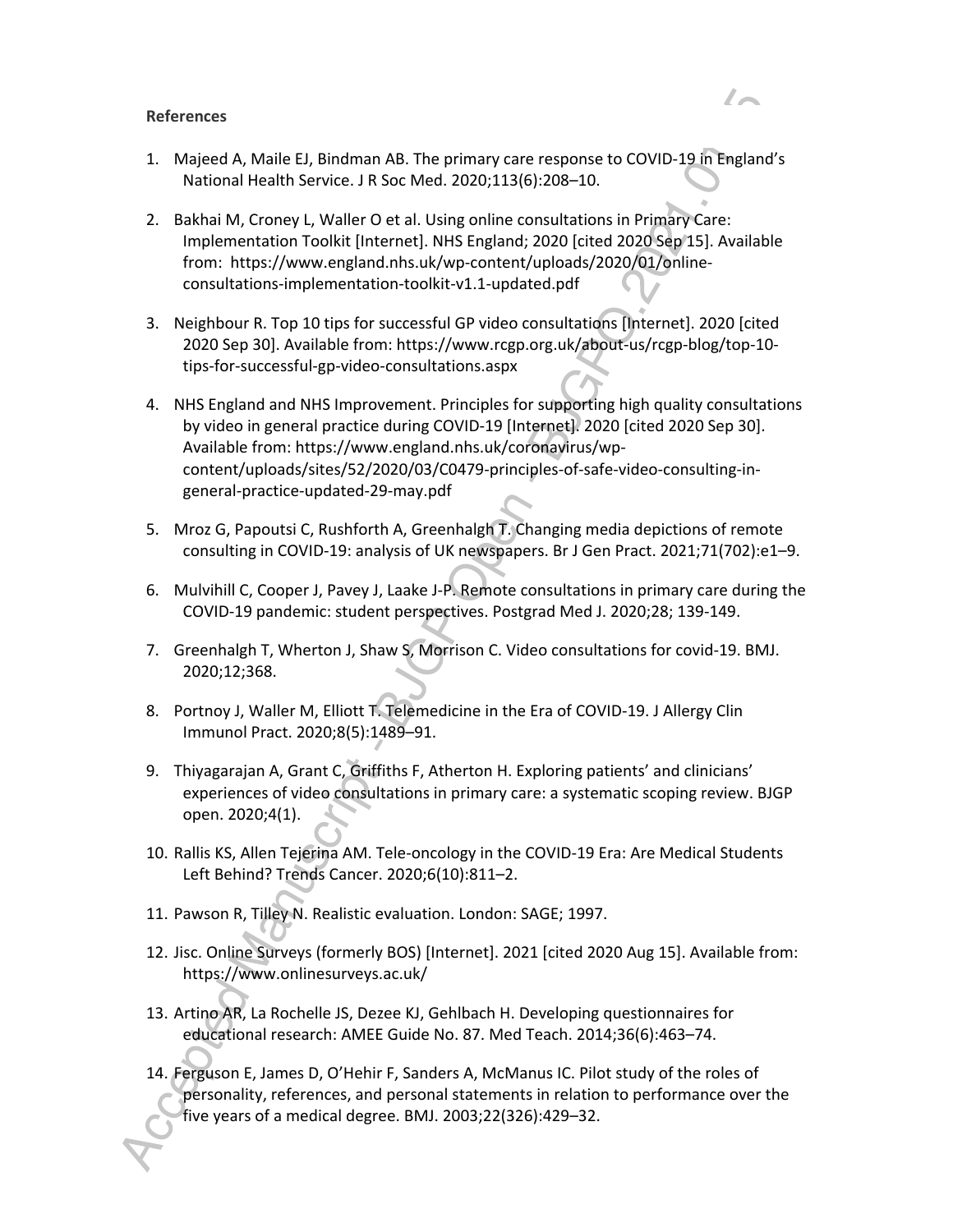- 15. Bergeron DA, Gaboury I. Challenges related to the analytical process in realist evaluation and latest developments on the use of NVivo from a realist perspective. Int J Soc Res Methodol. 2020;3;23(3):355–65.
- 16. Pawson R. The Science of Evaluation: A Realist Manifesto. London: SAGE; 2013.
- 17. Dornan T, Boshuizen H, King N, Scherpbier A. Experience-based learning: a model linking the processes and outcomes of medical students' workplace learning. Med Educ. 2007;41(1):84–91.
- 18. Hay A, Smithson S, Mann K, Dornan T. Medical students' reactions to an experiencebased learning model of clinical education. Perspect Med Educ. 2013;2(2):58–71.
- 19. Seabrook MA. Clinical students' initial reports of the educational climate in a single medical school. Med Educ. 2004;38(6):659–69.
- 20. J Lave, Wenger E. Situated learning: Legitimate peripheral participation. New York: Cambridge University Press; 2007.
- 21. Morris C. Reimaging 'the firm.' Clinical attachments as time spent in communities of practice. In: Work-based Learning in Clinical Settings - Insights from socio-cultural perspectives. Radcliffe Publishing; 2012.
- 22. Figueiró-Filho EA, Amaral E, McKinley D et al. Minimal supervision out-patient clinical teaching. Clin Teach. 2014;11(5):365–9.
- 23. Walters L, Prideaux D, Lange K. What do general practitioners do differently when consulting with a medical student? Med Educ. 2009;43:268–73.
- 24. Darnton R, Lopez T, Anil M et al. Medical students consulting from home: A qualitative evaluation of a tool for maintaining student exposure to patients during lockdown. Med Teach. 2020;12:1–8.
- 25. Mulvihill C, Cooper J, Pavey J, Laake J-P. Remote consultations in primary care during the COVID-19 pandemic: student perspectives. Postgrad Med J. 2020;28.
- 26. Stegers-Jager KM, Cohen-Schotanus J, Themmen APN. Motivation, learning strategies, participation and medical school performance. Med Educ. 2012;46(7):678–88.
- 27. Pelaccia T, Viau R. Motivation in medical education. Med Teach. 2017;39(2):136–40.
- 28. Sartori DJ, Olsen S, Weinshel E, Zabar SR. Preparing trainees for telemedicine: a virtual OSCE pilot. Med Educ. 2019;53(5):517–8.
- 29. Chakrabarti S. Usefulness of telepsychiatry: A critical evaluation of videoconferencingbased approaches. World J Psychiatry. 2015;5(3):286–304.
- 30. Greenhalgh T, Shaw S, Wherton J et al. Real-World Implementation of Video Outpatient Consultations at Macro, Meso, and Micro Levels: Mixed-Method Study. J Med Internet Res. 2018;20(4):150.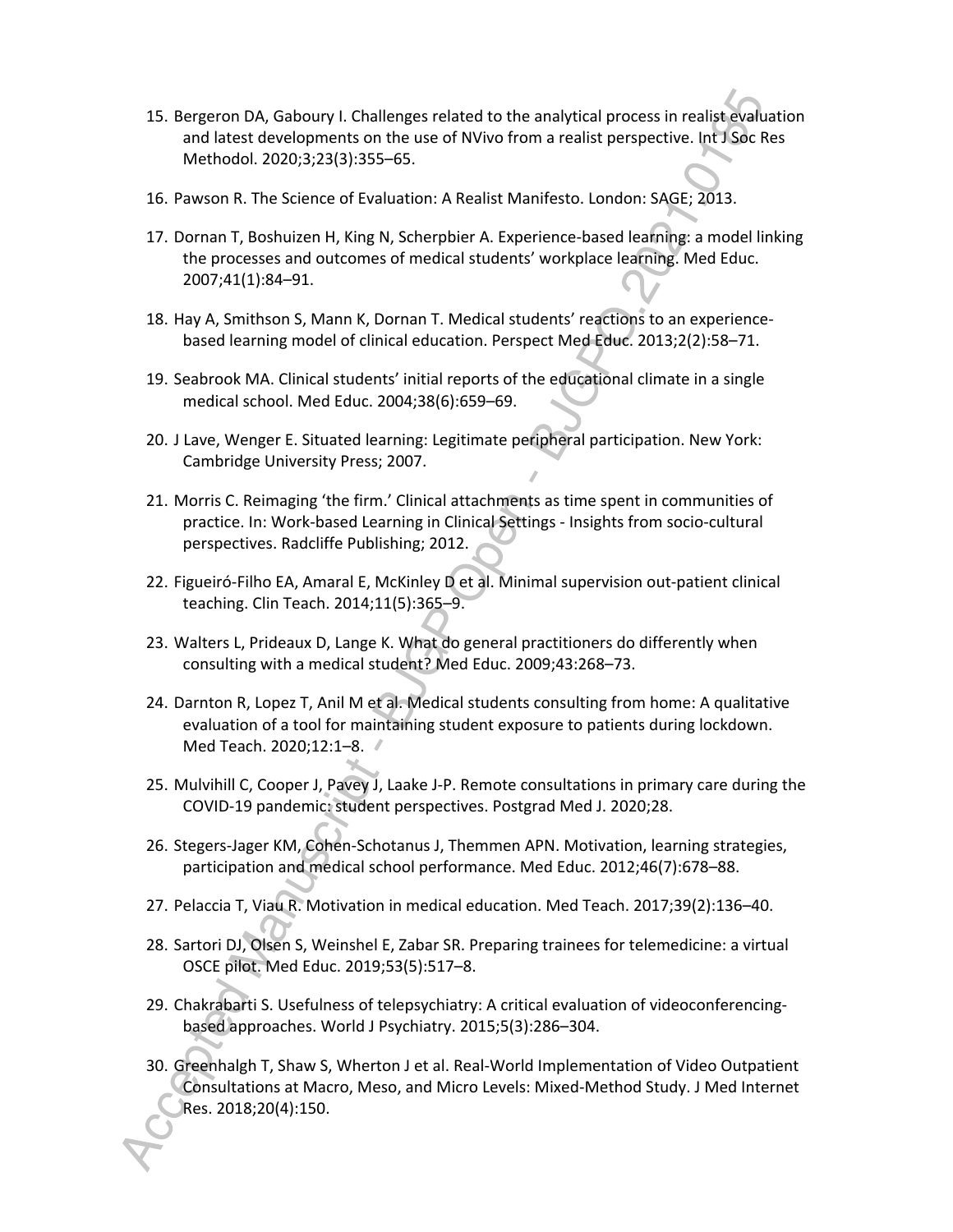- 31. Palmer RT, Biagioli FE, Mujcic J et al. The feasibility and acceptability of administering a telemedicine objective structured clinical exam as a solution for providing equivalent education to remote and rural learners. Rural Remote Health. 2015;15(4):3399.
- 32. Cantone R, Palmer R, Dodson L, Biagioli F. Insomnia Telemedicine OSCE (TeleOSCE): A Simulated Standardized Patient Video-Visit Case for Clerkship Students. MedEdPORTAL. 2019;15:10867.
- 33. Iancu AM, Kemp MT, Alam HB. Unmuting Medical Students' Education: Utilizing Telemedicine During the COVID-19 Pandemic and Beyond. J Med Internet Res. 2020;22(7):e19667.
- 34. Lara S, Foster CW, Hawks M, Montgomery M. Remote Assessment of Clinical Skills During COVID-19: A Virtual, High-Stakes, Summative Pediatric Objective Structured Clinical Examination. Acad Pediatr. 2020;20(6):760–1.
- 35. McKinstry B, Watson P, Pinnock H et al. Telephone consulting in primary care: a triangulated qualitative study of patients and providers. Br J Gen Pract. 2009;59(563):209–18.
- 36. Hewitt H, Gafaranga J, McKinstry B. Comparison of face-to-face and telephone consultations in primary care: qualitative analysis. Br J Gen Pract. 2010;60(574):201– 12.
- 37. DeJong C, Lucey CR, Dudley RA. Incorporating a New Technology While Doing No Harm, Virtually. JAMA. 2015;314(22):2351–2.
- 38. Waseh S, Dicker AP. Telemedicine Training in Undergraduate Medical Education: Mixed-Methods Review. JMIR Med Educ. 2019;5(1):e12515.
- 39. Bulik RJ. Human factors in primary care telemedicine encounters. J Telemed Telecare. 2008;14(4):169–72.
- 40. Traba C, Holland B, Laboy MC et al. A Multi-Modal Remote Clinical Skills Mini-Course Utilizing a Teaching TeleOSCE. Med Sci Educ. 2021;31(2):1–7.
- 41. Harris MA, Freeman KA, Duke DC. Seeing Is Believing: Using Skype to Improve Diabetes Outcomes in Youth. Diabetes Care. 2015;38(8):1427–34.
- 42. Little P, White P, Kelly J et al. Randomised controlled trial of a brief intervention targeting predominantly non-verbal communication in general practice consultations. Br J Gen Pract. 2015;65(635):351–6.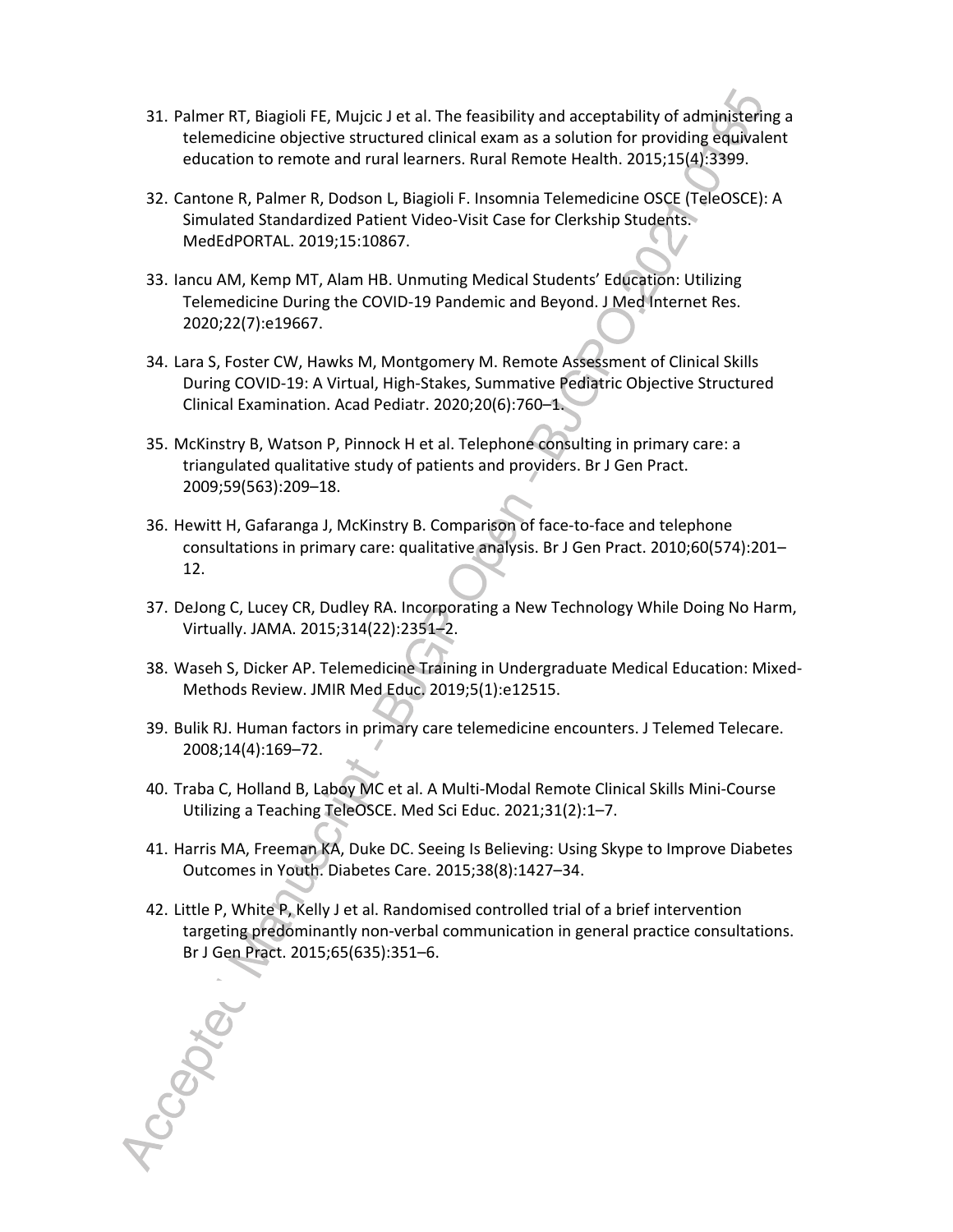## Table 1. Characteristics of the student research survey participants

| <b>Measure</b>       | Students (n=49) | Percentage |
|----------------------|-----------------|------------|
| Institute            |                 |            |
| UCL                  | $10\,$          | 20%        |
| SGUL                 | 39              | 80%        |
| Gender               |                 |            |
| Male                 | 20              | 41%        |
| Female               | 27              | 55%        |
| Prefer not to say    | $\overline{2}$  | 4%         |
| Year of study        |                 |            |
| First clinical year  | 18<br>ℤ         | 37%        |
| Second clinical year | $\overline{2}$  | 4%         |
| Final year           | 29              | 59%        |
| <b>SMAN ROAD</b>     |                 |            |
|                      |                 |            |

85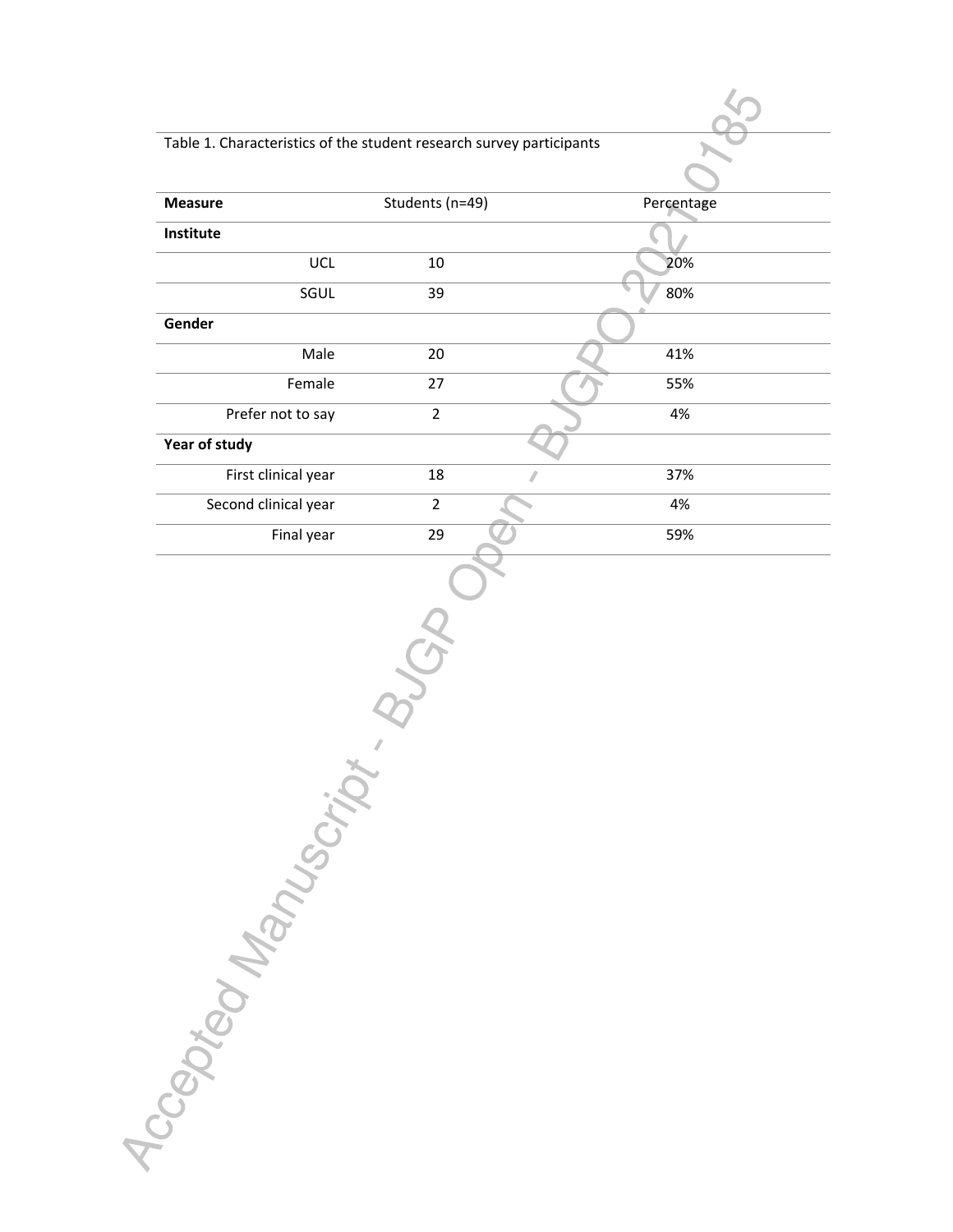| Table 2. Characteristics of the tutor research survey participants |  |  |  |  |  |  |
|--------------------------------------------------------------------|--|--|--|--|--|--|
| Tutors ( $n=19$ )<br>Percentage                                    |  |  |  |  |  |  |
|                                                                    |  |  |  |  |  |  |
| 84%                                                                |  |  |  |  |  |  |
| 16%                                                                |  |  |  |  |  |  |
|                                                                    |  |  |  |  |  |  |
| 32%                                                                |  |  |  |  |  |  |
| 68%                                                                |  |  |  |  |  |  |
| Years of experience as a tutor                                     |  |  |  |  |  |  |
| 32%                                                                |  |  |  |  |  |  |
| 21%                                                                |  |  |  |  |  |  |
| 47%                                                                |  |  |  |  |  |  |
|                                                                    |  |  |  |  |  |  |